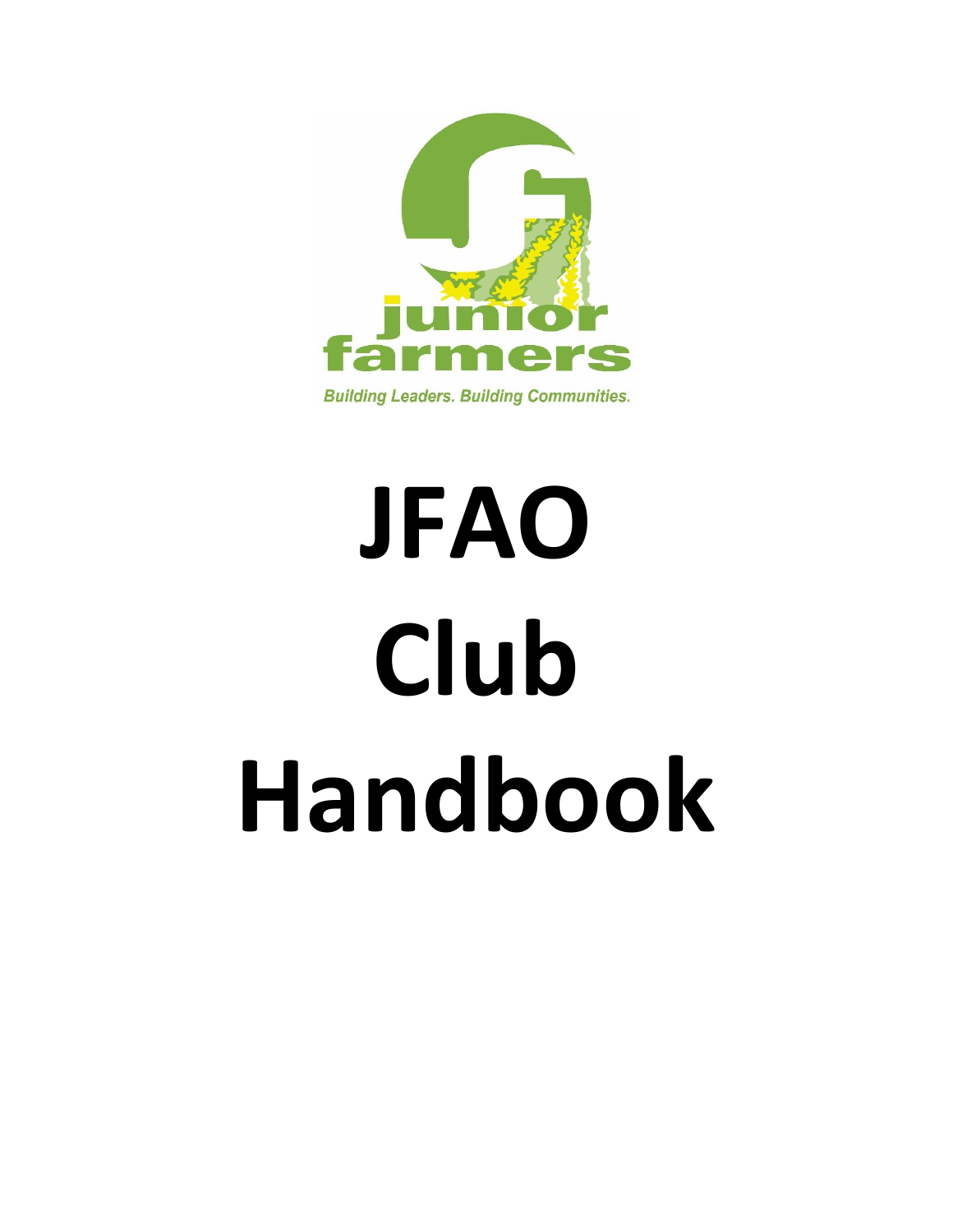## <span id="page-1-0"></span>**Contents**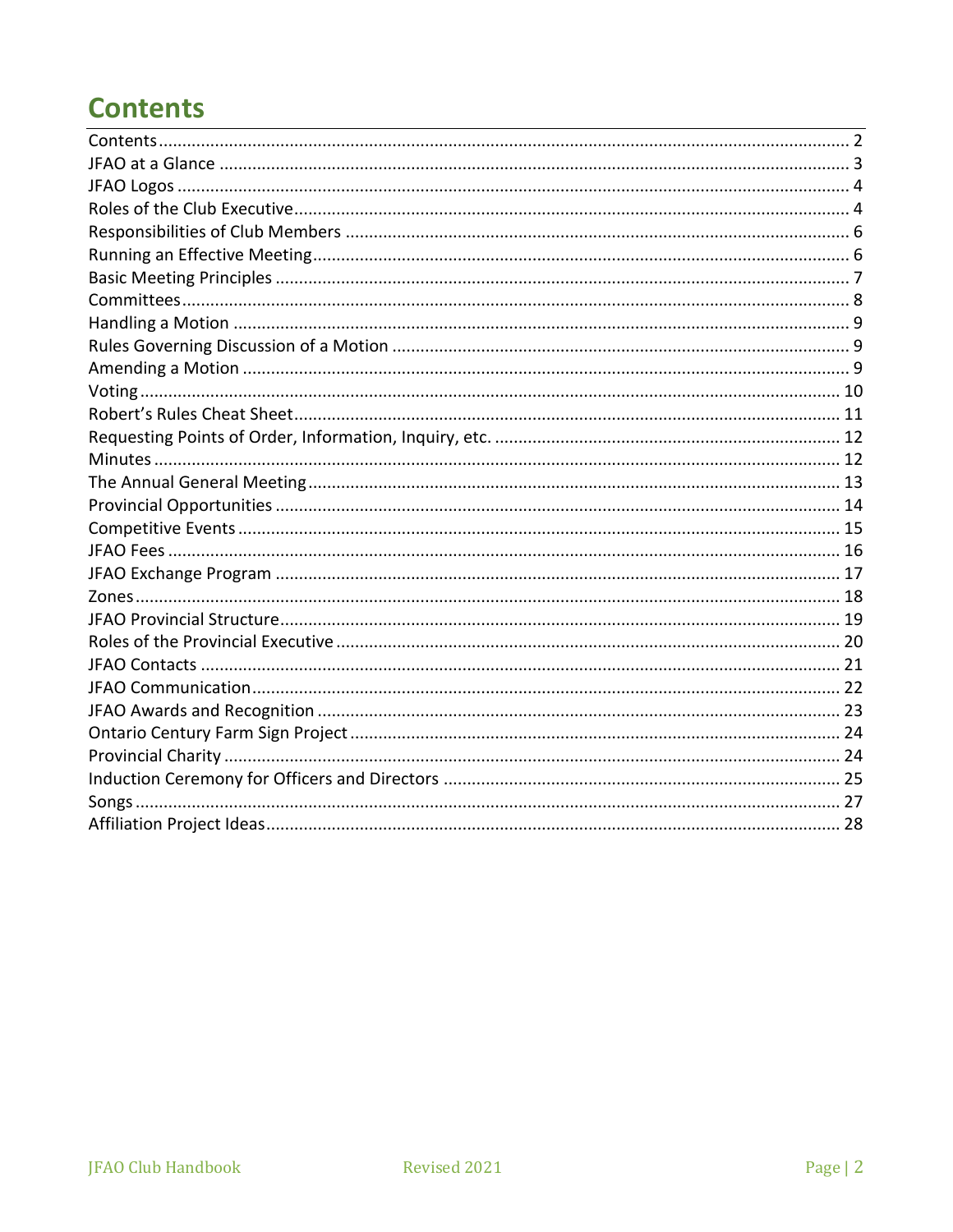## <span id="page-2-0"></span>**JFAO at a Glance**

- **Who** Junior Farmers (JFAO) welcomes anyone between the ages of 15 and 29 as of January 1. Members tend to be rural youth, but contrary to our name many of us are not farmers, and by the time we finish the program, we're not all that junior! Members come from all walks of life, occupations, and backgrounds.
- **What** Members form clubs and participate in a variety of activities in their home communities and with other members from across the province. We compete in sports and cultural events, fundraise for charities, take road trips to community centers around the corner or hours from home for dances, travel abroad and host international delegates, and generally have fun doing all kinds of activities from East to West.
- **When** At the club level, activity varies greatly. Most clubs meet once a month with any number of activities during the month between business meetings. Provincially, events are held throughout the year and members can participate in as much or as little as they are willing and able to, within their own schedule. Like anything else in life, what members get out of the program is directly proportional to what they put in. So don't be shy – get out to events and reap the benefits that membership offers!
- **Where** There are active JF clubs in several counties in Ontario. Clubs meet in members' homes, fair board offices, schools, or community halls. From there, activities take them into their community and across the province in a variety of ways. In addition to the many local and provincial events, the inter-provincial and international exchanges take Junior Farmers across Canada and around the world each year and bring guests into our members' homes every summer.
- **Why** For over 75 years, JFAO has played an important role in the development of leaders most visibly in the rural and agricultural sector. JFAO alumni know the value of the training they received in JF and support our continued efforts to help shape the next generation of leaders. Our alumni also fondly recall the fun and lifelong friendships that began during their time as members. The real beauty of Junior Farmers is that the skill development is disguised in so much fun!

JFAO provides opportunities for young people of all backgrounds, but especially those in rural Ontario, to take on the challenge of exploring their individual talents and potential to develop personally while being involved in improving their communities, networking, and having fun.

Members are guided by the motto "Building Leaders. Building Communities." and mission "to build rural leaders through personal growth, travel, experiences, and community betterment." as they conduct positive social and educational activities which satisfy their personal needs and interests while conducting service projects which meet the needs of their community.

Programs and opportunities provided by JFAO and its affiliated clubs help to develop in members a sense of social and environmental responsibility, the ability to provide effective leadership, and an awareness of good citizenship within the community and world around them.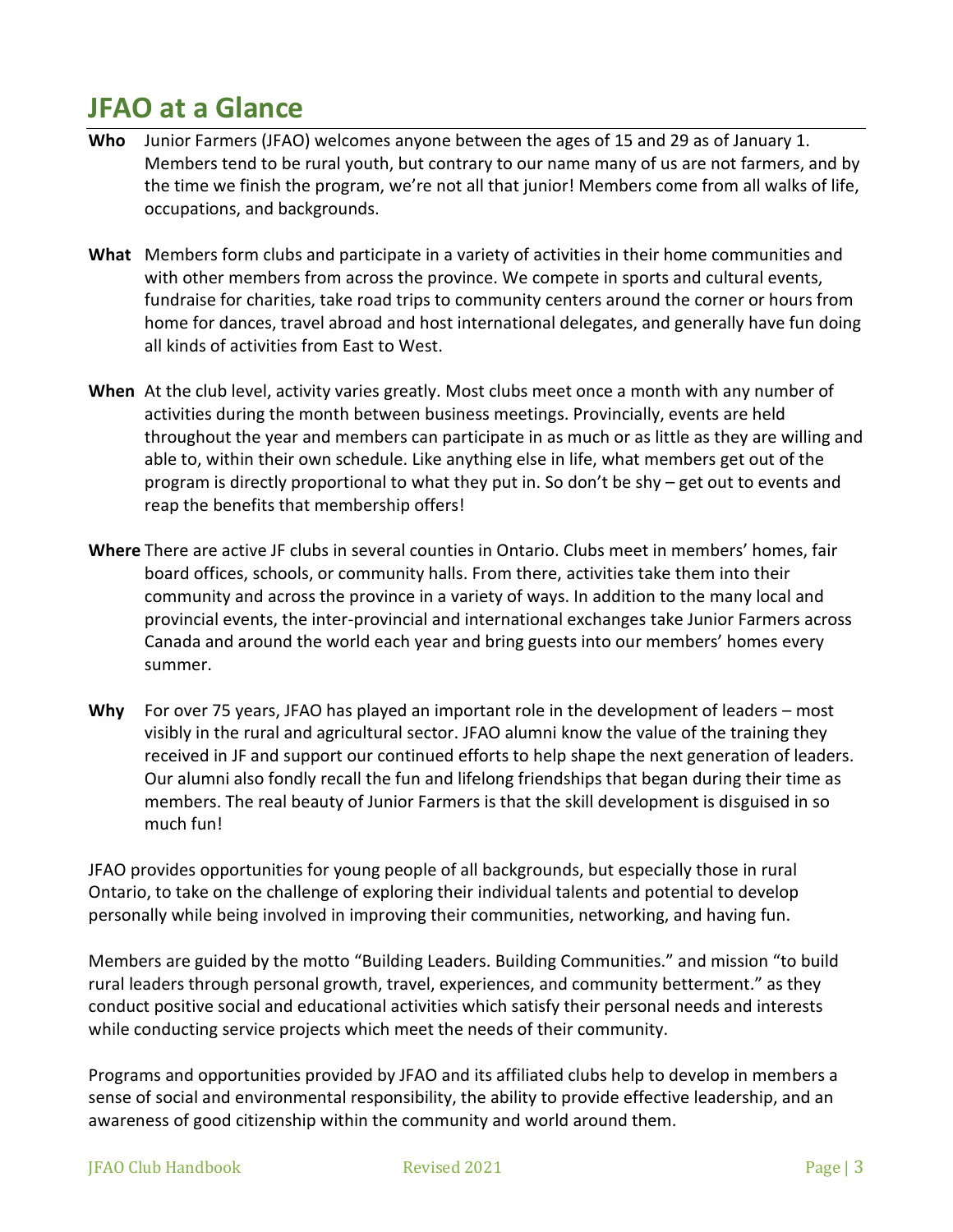JFAO Club Handbook Revised 2021 Page | 4

# <span id="page-3-0"></span>**JFAO Logos**

Use of any JFAO logo or seal, the name JFAO, JF, Junior Farmers, etc. requires the permission and approval of the JFAO Executive Director of Communication. Copies of logos are available from the JFAO Executive Director of Communication.

## <span id="page-3-1"></span>**Roles of the Club Executive**

## **Required Positions**

### **President**

- Prepares an agenda for all meetings
- Runs effective meetings following parliamentary procedure
- Ensures all other executive members and committees are fulfilling their responsibilities within the club
- In conjunction with the Provincial Director ensures the club completes all provincial requirements and documentation
- Encourages participation at events both locally and provincially
- Delegates responsibilities with regards to events and helps form committees
- Oversees the preparation of the JFAO Affiliation Report each year due at the January PD meeting

#### **Vice-President**

- Fulfills the role of President at meetings if the President is absent
	- o Preparation of an agenda
	- o Ensuring proper parliamentary procedure is followed
- Assists as required to ensure a properly functioning club
- Generally is elected President the following year

#### **Treasurer**

- Keeps clear records of monetary transactions within the club
- Makes deposits and pays bills
- Liaison with bank as needed
- Presents a list of transactions and bills that are due at the meetings for the members to vote on
- Updates club signing authority as Club Executive changes after the Annual Meeting
- Prepares an audited year-end financial report that is required by JFAO due January 31

#### **Secretary**

- Takes detailed minutes at club meetings and maintains club records
- Sends minutes to club members for review well before the next meeting
- Prepares a contact list of club members to ensure that everyone stays in contact
- Handles club correspondence (i.e. thank you cards, etc)
- Ensures updated Club Executive information is sent to JFAO's Executive Director of Programming promptly after the Club's Annual General Meeting

Note: These are tasks suggested for each Executive member. Individual clubs may rotate some tasks as they see fit.

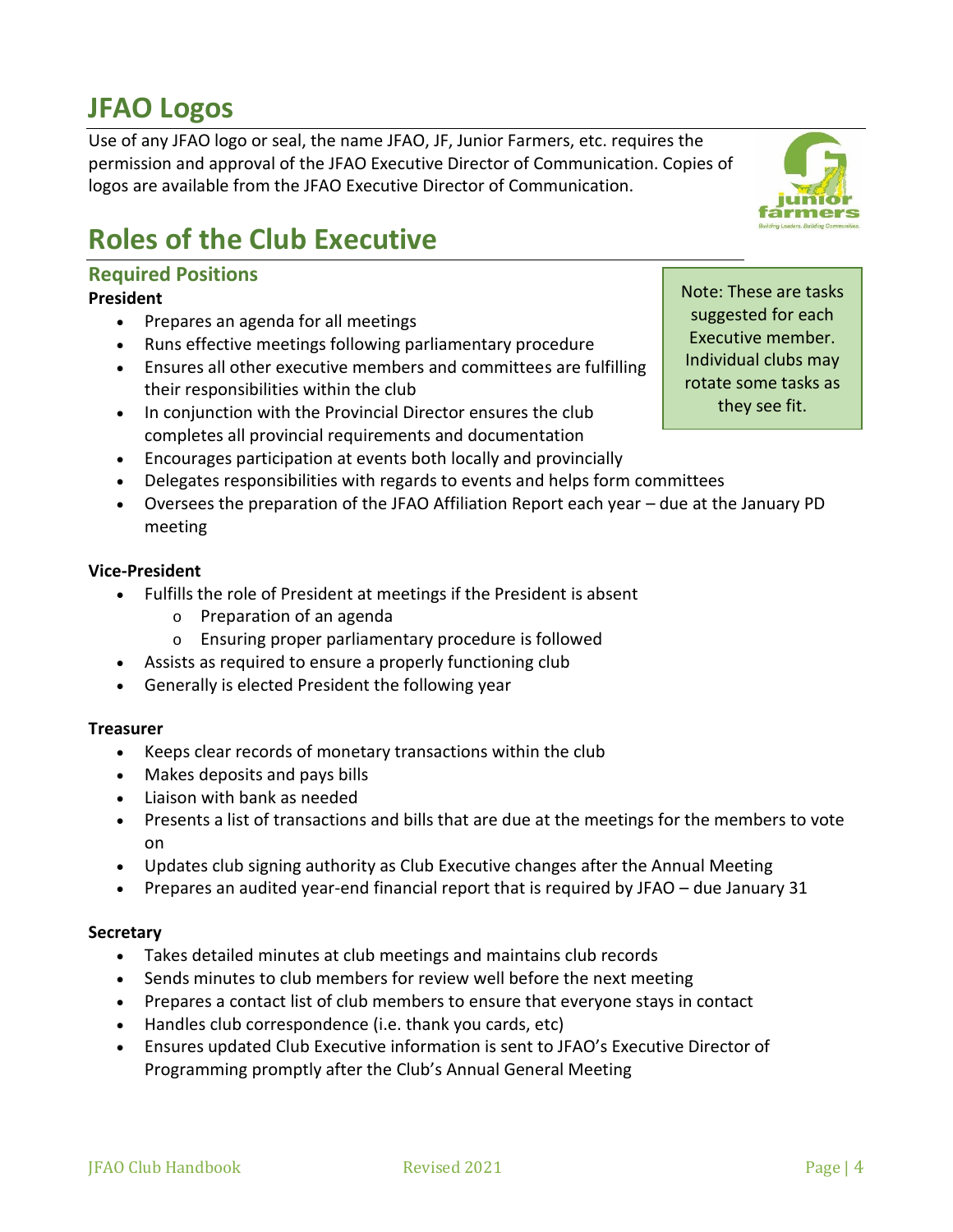#### **Provincial Director (PD)**

- Serves as a member of the JFAO Board of Directors
- In conjunction with the Club President ensures the club completes all provincial affiliation requirements and documentation
- Attends and assists at provincial events as required
- Attends five meetings throughout the year
	- o Spring PD Training Weekend (1st official meeting in the Provincial year)
	- o Summer PD Meeting (a Saturday or Sunday, usually held in August)
	- o November PD Meeting (held Friday of Sing Swing weekend)
	- o Winter PD Meeting (Saturday Past President's "Roast & Toast" Banquet)
	- o March Conference PD Meeting (Friday; new PDs are sworn in at the banquet Saturday evening)
- Serves the club as the grassroots members' link to the provincial association
	- $\circ$  Responsible for representing the opinions of the club members to the provincial directorate and reporting back to the club on provincial events/issues and highlights of meetings

#### **Assistant Provincial Director**

- Attends PD Meetings along with or in place of the Provincial Director; is the only person who can vote for the club in the PD's absence
- Assist with PD duties (see above)

#### **Optional Positions**

#### **Media/Public Relations Director**

- Ensures publicity for all local club activities and events in the community to gain awareness and recognition, recruit new members, and meet the media affiliation requirement
- Ensures information on local club activities is sent to the JFAO Executive Director of Communication for inclusion in the provincial newsletter and website

#### **Newsletter or Website Editor**

- Organizes a regular club newsletter or website for the members and/or alumni
- Newsletters should be sent out in a timely fashion, with a copy sent to the Executive Director of Communication
- Submits copies of newsletters to the provincial communications competition each March

#### **Community Betterment Director**

• Initiates and oversees club community betterment projects (see "Affiliation Ideas")

#### **Social Recreation and/or Sports Director**

- Organizes regular social activities for the club
- Organizes teams to participate at sporting events

#### **Agricultural Contact**

- Reports any new agricultural happenings (local/provincial/national)
- Acts as a representative to the local county Federation of Agriculture, Municipal Agriculture Advisory Board, or Agricultural Society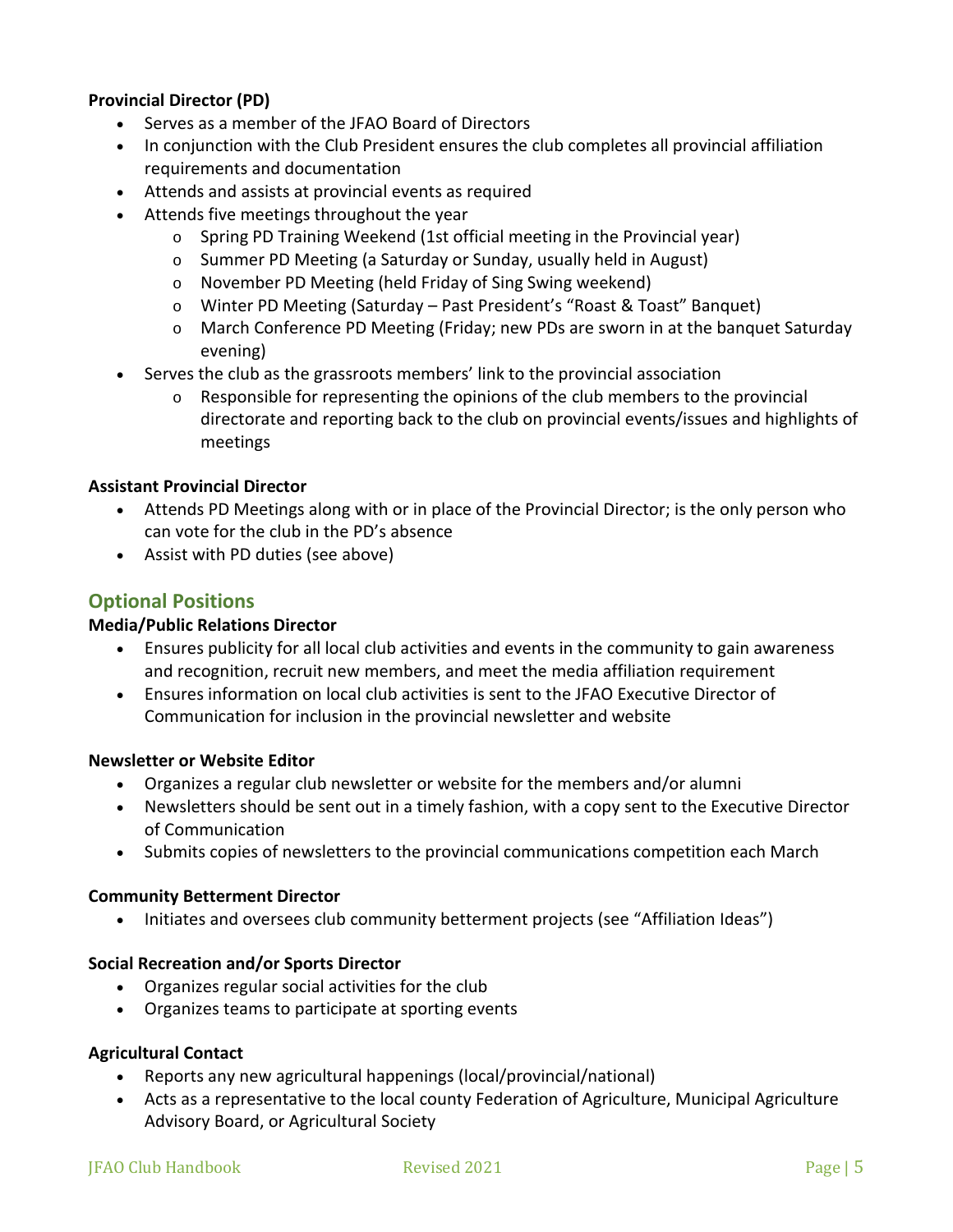• Initiates club agricultural awareness projects (i.e., Agriculture in the Classroom, Farm Safety Day, Fair Board projects, etc.)

#### **Past President**

- Mentor and support current President
- Provide guidance on Constitution and Policy implementation and amendments

## <span id="page-5-0"></span>**Responsibilities of Club Members**

- Contribute your thoughts and ideas to meetings
- Attend meetings and vote on motions
- Support club initiatives by volunteering and joining committees
- Help organize and promote events and projects
- Represent your club at provincial events
- Promote Junior Farmers in a positive way and encourage new members to be involved

#### **Most of all GET INVOLVED.**

#### **You only get out of JF what you put into it.**

## <span id="page-5-1"></span>**Running an Effective Meeting**

- 1. Effective meetings require planning in advance, both on the part of the person who chairs them and of the people who participate. **Prepare a meeting agenda and email it out a week ahead of time as a meeting reminder.** A basic agenda to follow:
	- Call to Order President
	- Introduce/Welcome Guests
	- Roll Call *good way to get ideas for new projects and activities*
	- Review and Approval of the Agenda
	- Minutes *read/circulated before hand, then adopted by vote*
	- Business Arising from the Minutes
	- Reports of Officers
		- o President
		- o Treasurer's Report
		- o Correspondence Secretary
		- o Provincial Director
	- Committee/Other Reports
	- New Business
	- Announcements
	- Set Next Meeting Date
	- Meeting Awards
	- Adjournment and JF Song
	- Social Recreation
- 2. It is recommended to have regular monthly meetings; matters that arise between meetings do not always warrant a special meeting. Individual club constitutions may outline the process of calling additional meetings.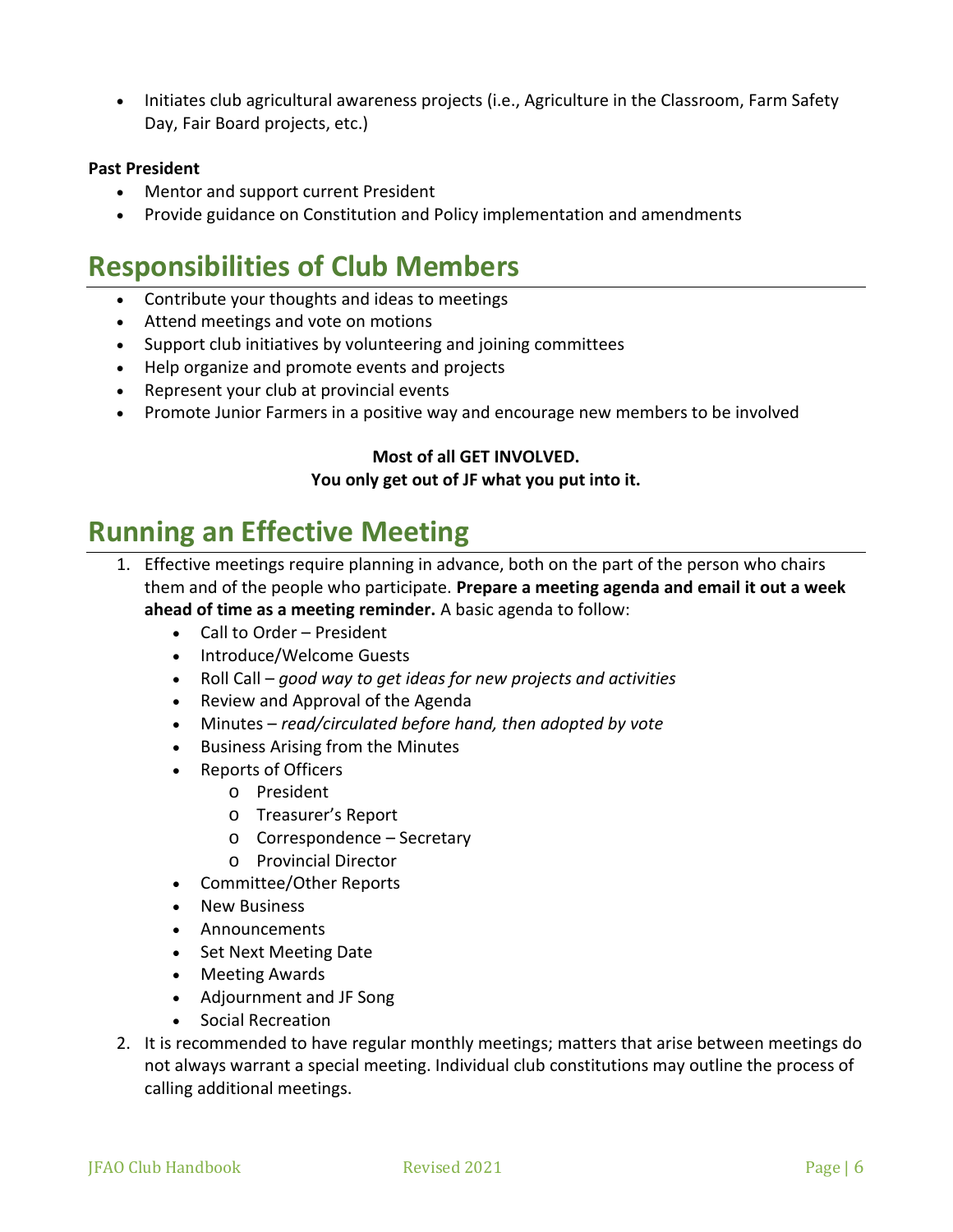- 3. Don't engage in political game playing or parliamentary maneuvering. Members must commit themselves to the group's purpose.
- 4. Listen to what others have to say.
- 5. Make sure you understand the reason for a meeting and do your homework in accordance with this understanding.
- 6. Actively engage in the discussion; **encourage discussion**.
- 7. Be sure the purpose of each meeting, and each item on the agenda, is clear to the members:
	- To stay on topic
	- To give members information before action is taken
	- To generate new ideas
	- To make a decision
	- To make a recommendation
- 8. Be sensitive to the physical, informational and social needs of others (be open minded).
- 9. Suggest committee work when an issue is too big for the entire club. Ensure committees make regular reports to the club.

## <span id="page-6-0"></span>**Basic Meeting Principles**

- 1. Parliamentary procedure exists to facilitate the transaction of business and to promote cooperation and harmony.
- 2. All members have equal rights, privileges, and obligations.
	- a. The majority has the right to decide.
	- b. The minority has rights which must be protected.
- 3. A quorum must be present for the group to act. (Quorum is 50% + 1 unless otherwise specified; if you have 16 members you need 9 members present at the meeting for quorum)
- 4. Full and free disclosure of every motion considered is a basic right.
- 5. Only one question or issue can be considered at any given time. (The President's job is to ensure that only one voice at a time is heard – hence the gavel!)
- 6. Members have the right to know at all times what the immediately pending question is, and to have it restated before a vote is taken. (The Secretary is to write down the motion so that it can be read back to the members before it is voted on.)
- 7. No member can speak until recognized by the Chair. (The President is the Chair of the meeting.)
- 8. No one can speak a second time on the same question as long as another wants to speak a first time.
- 9. The Chair should be strictly impartial. (The President cannot vote on the motion.)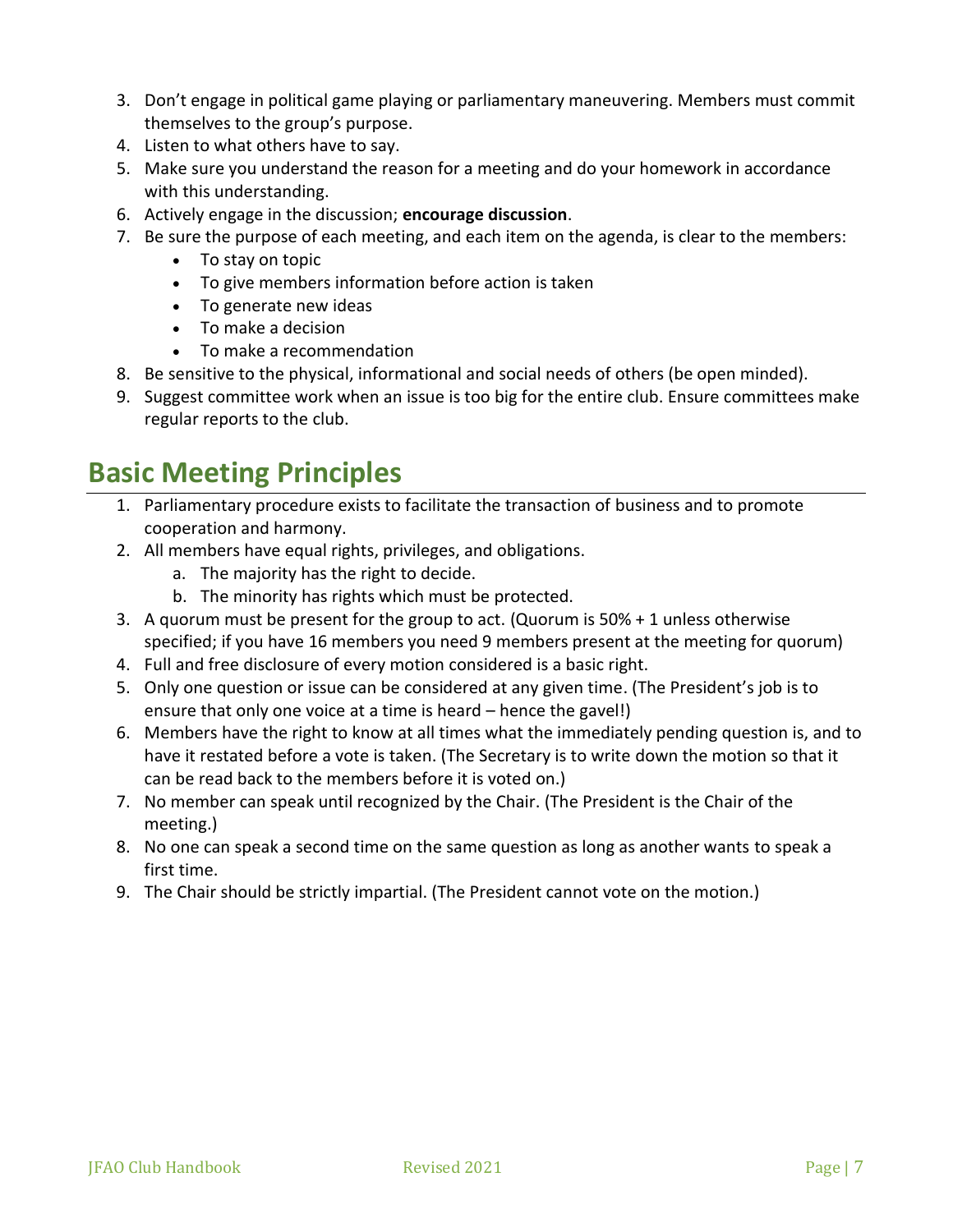## <span id="page-7-0"></span>**Committees**

A committee is a very useful tool for doing a job which one person or the whole group could not do better. For event planning committees, the committee plans the activity, but the club members must help carry it out.

#### **Why Establish a Committee:**

There are several basic reasons to establish a committee that are common to all regardless of the tasks they are to complete. These include:

- Sharing responsibilities
- Involving members outside of the Board or Executive
- Using the specialized skills of members
- Providing opportunities for:
	- o Inexperienced members to gain confidence
	- o Matters to be examined in more detail
- Allowing the parent body to complete its business more efficiently by delegating work to committees

#### **Two Types of Committees**

- 1. Standing created by the standing orders, rules, by-laws or regulations of an organization, these exist an function on a more or less permanent basis
- 2. Task Force or Ad Hoc appointed for a particular purpose on a short-term basis

Both types of committees may form subcommittees if the work loads are heavy or complex.

#### **Creating a Good Committee**

Two key procedures to achieve the best committee are:

- 1. Selection: five to nine members is best in most cases, consider skills and interest when selecting committee members
- 2. Orientation: take time to orient members and provide information to clearly define:
	- Committee purpose and expectations
	- Structure, reporting procedure, roles and responsibilities
	- Individual member's expectations

#### **Reporting**

Committees are directly responsible to the organization. Reports, usually presented by the chair, should:

- Be included as agenda items for general meetings
- List specific recommendations at the end of the report
- Be concise otherwise the time saved by referring the business to a committee may be negligible
- Clearly indicate that all options were considered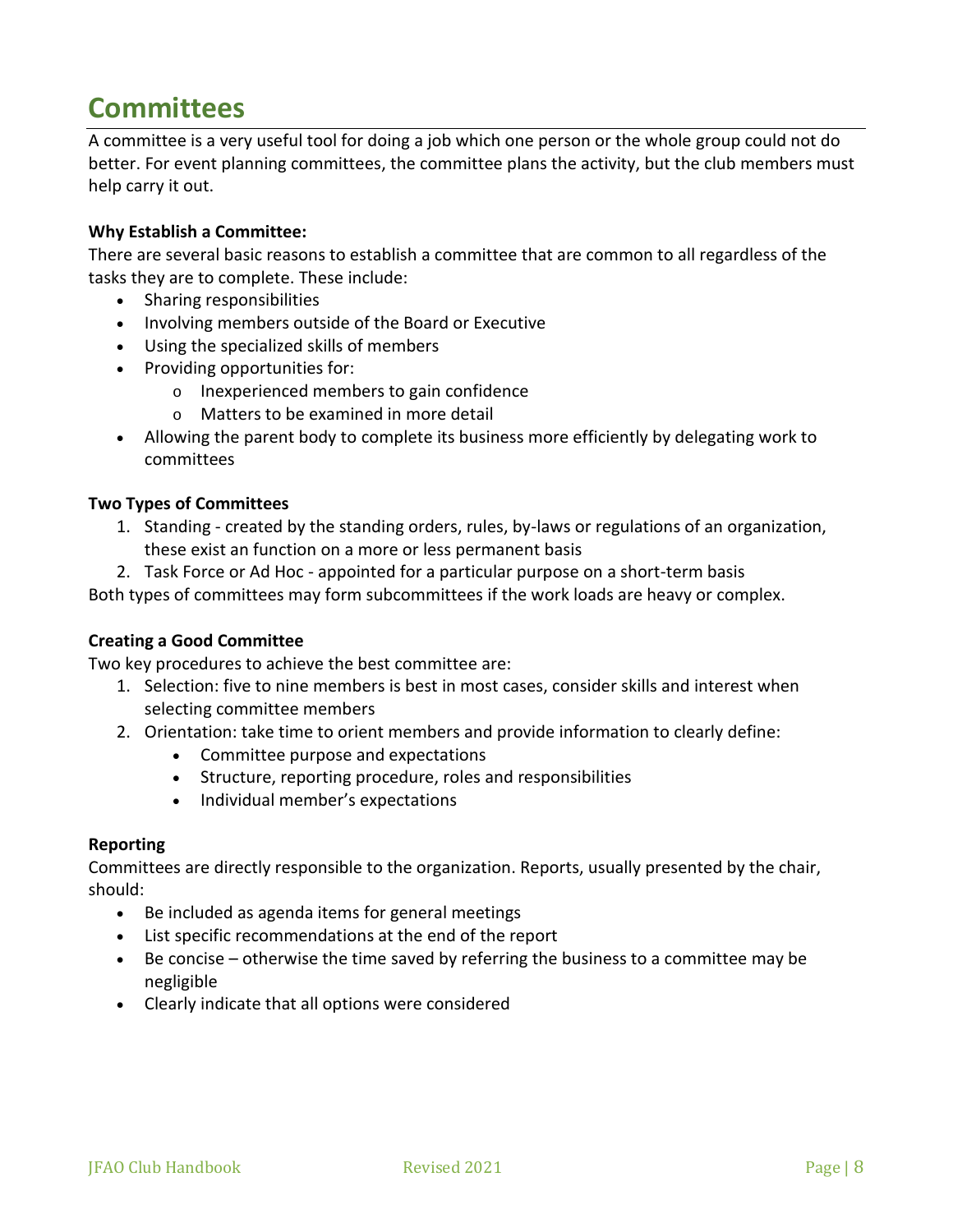## <span id="page-8-0"></span>**Handling a Motion**

#### **Making A Motion**

Every motion has six steps:

- 1. Motion: a member rises or raises a hand to signal the Chairperson, and states their motion once called on
- 2. Second: another member seconds the motion
- 3. Restate motion: the Chairperson restates the motion
- 4. Discussion: the members discuss the motion
- 5. Vote: the Chairperson restates the motion, and first asks for votes in favour of the motion, then asks for votes against, then for any abstentions
- 6. Announce the vote: the Chairperson announces the result of the vote and any action items resulting from the motion

## <span id="page-8-1"></span>**Rules Governing Discussion of a Motion**

Smaller groups may relax on the formality of these rules.

- 1. A member may not speak until recognized by the Chair.
- 2. No member may be allowed to speak more than twice to the same motion.
- 3. In the interest of time, discussions may be limited to three members speaking for the motion and three against. This should be stated ahead of time.
- 4. Proper respect in discussions must be observed:
	- o Remarks must be relevant to the question before the group.
	- o Speakers should speak loudly and clearly.
	- o Speakers should refrain from attacking another member's motives.
	- $\circ$  Speakers can disagree with another's opinion but should respect their opinion.
	- o Remarks should be addressed through the Chair.
	- o Speakers should stand when speaking.

## <span id="page-8-2"></span>**Amending a Motion**

During the discussion of a motion, information may come up that requires updating the motion. Motions can be amended by any member, must be seconded, and must be passed by a majority vote. If an amendment is passed, the motion is changed to meet the amendment. If the amendment is not passed, the original motion remains unchanged, and must then be voted on.

Some organizations (including JFAO) use "friendly amendments." If the person who made the original motion and the seconder agree with the suggested changes, the amended motion may be voted on without a separate vote to approve the amendment. The amended motion is what is recorded in the minutes.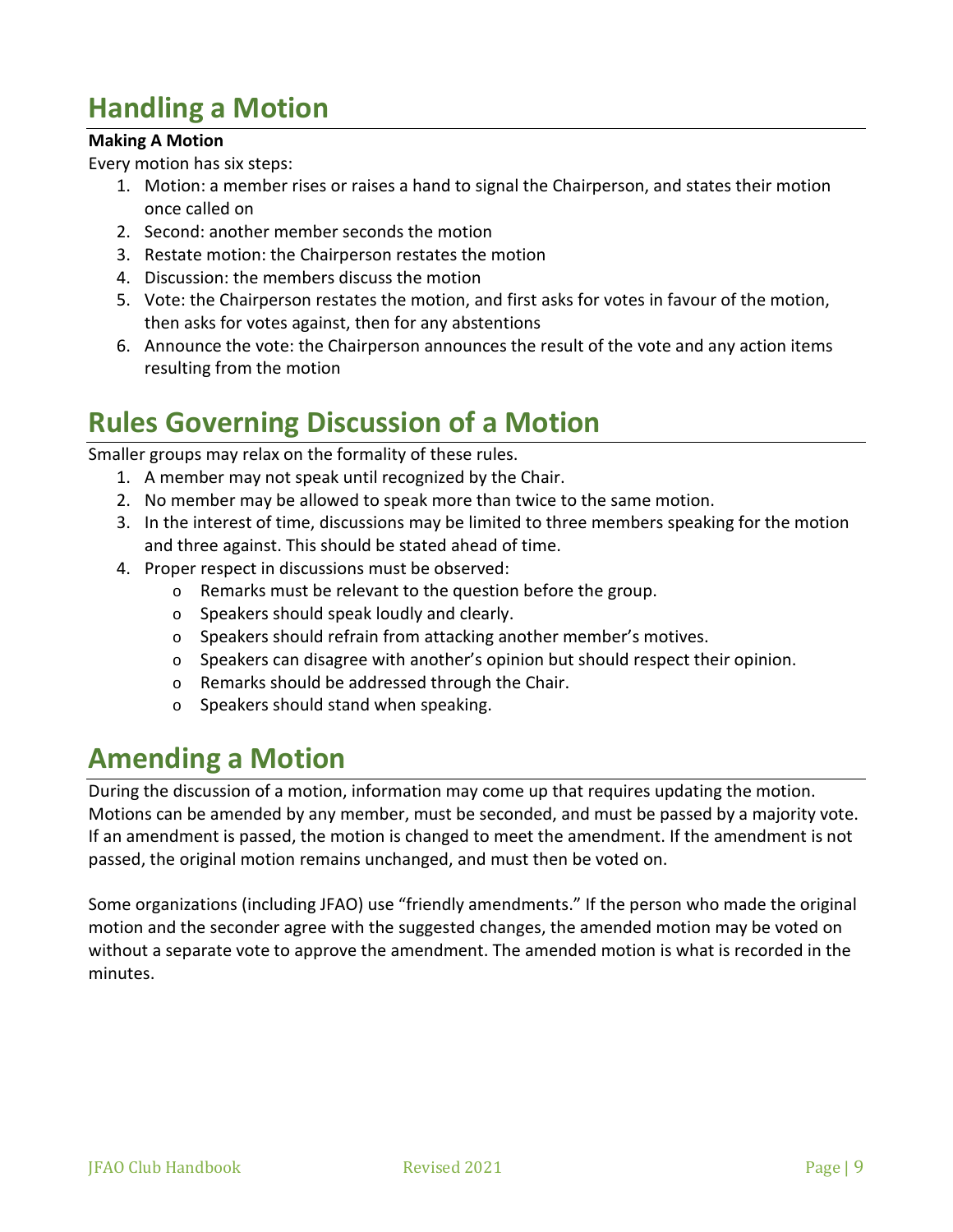## <span id="page-9-0"></span>**Voting**

#### **Basic Methods of Voting**

- **Voice Vote** A vote by voice is the regular method of voting on any question that does not require more than a majority for its adoption.
- **Rising Vote** Used principally when a voice vote has produced an inconclusive result and is the normal method of voting on motions requiring a two-thirds vote, members indicate their vote by standing.
- **Show of Hands** As an alternative to the voice vote or as a way to verify an inconclusive result, members show their voice by raising their hand. A vote by show of hands should be limited to very small meetings.

#### **Other methods which may be ordered:**

- **Ballot** Voting by ballot is used when secrecy of the member's votes is desired. Voting by ballot is sometimes required in certain cases by the bylaws of an organization. Any vote relating to charged or proposed charges against a member or an officer should always be by ballot.
- **Roll Call** A roll call vote has the effect of placing on record how each member votes. It should not be used when members are not responsible to a constituency.
- **Online Polls** Several options for online polling exist that help make virtual meetings more effective.

#### **Basis for determining a voting result**

**Majority vote** The basic requirement for approval for action, except where a rule provides otherwise, is a majority vote. The term majority means "more than half," excluding blanks and abstentions, at a properly called meeting with a quorum.

**Two-thirds vote** Two-thirds vote means at least two-thirds of the votes cast, excluding blanks and abstentions, at a properly called meeting with quorum.

#### Modifications

- Majority of the members present (or two-thirds of...)
- Majority of the entire membership (or two-thirds of…)

#### **Reasons for Abstaining from Voting**

Abstaining from a vote means you are not voting for or against the motion being made. This may be done for reasons including:

- Missing a meeting so not voting to approve the minutes of that meeting
- Conflict of interest (i.e. personal benefit from the results of a motion)
- Not having enough information to make a decision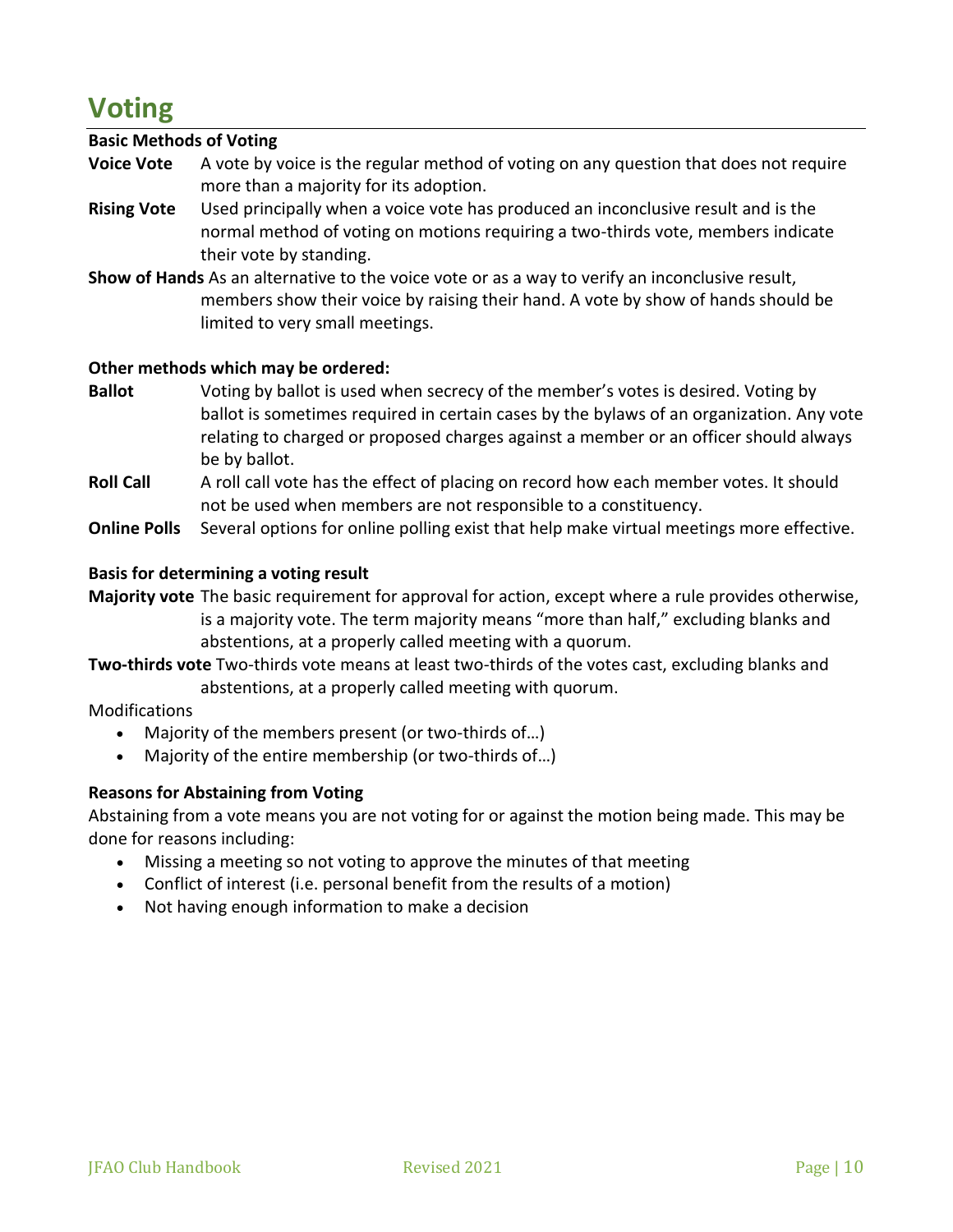## <span id="page-10-0"></span>**Robert's Rules Cheat Sheet**

| <b>Action</b>                                            | <b>What to Say</b>                                    | Can<br>Interrupt<br>Speaker? | Need a<br>Second? | Can be<br>Debated? | Can be<br>Amended? | <b>Votes</b><br><b>Needed</b> |
|----------------------------------------------------------|-------------------------------------------------------|------------------------------|-------------------|--------------------|--------------------|-------------------------------|
| Introduce main<br>motion                                 | "I move to"                                           | <b>No</b>                    | Yes               | Yes                | Yes                | Majority                      |
| Amend a motion                                           | "I move to amend<br>the motion by"                    | <b>No</b>                    | Yes               | Yes                | Yes                | Majority                      |
| Move item to<br>committee                                | "I move that we<br>refer the matter to<br>committee." | <b>No</b>                    | Yes               | Yes                | <b>No</b>          | Majority                      |
| Postpone item                                            | "I move to<br>postpone the<br>matter until"           | <b>No</b>                    | Yes               | Yes                | <b>No</b>          | Majority                      |
| End debate                                               | "I move the<br>previous question."                    | <b>No</b>                    | Yes               | Yes                | <b>No</b>          | Majority                      |
| Object to<br>procedure                                   | "Point of order."                                     | Yes                          | <b>No</b>         | <b>No</b>          | <b>No</b>          | Chair<br>decision             |
| Recess the meeting                                       | "I move that we<br>recess until"                      | <b>No</b>                    | Yes               | No                 | <b>No</b>          | Majority                      |
| Adjourn the<br>meeting                                   | "I move to adjourn<br>the meting."                    | <b>No</b>                    | Yes               | No                 | No                 | Majority                      |
| Request<br>information                                   | "Point of<br>information."                            | Yes                          | <b>No</b>         | No                 | No                 | No vote                       |
| Overrule the Chair's<br>ruling                           | "I move to overrule<br>the Chair's ruling."           | Yes                          | Yes               | Yes                | No                 | Majority                      |
| <b>Extend the allotted</b><br>time                       | "I move to extend<br>the time by $\_\_$<br>minutes."  | <b>No</b>                    | Yes               | No                 | Yes                | 2/3                           |
| Enforce the rules or<br>point out incorrect<br>procedure | "Point of order"                                      | Yes                          | <b>No</b>         | No                 | <b>No</b>          | No vote                       |
| Table a motion                                           | "I move to table"                                     | No                           | Yes               | No                 | No                 | Majority                      |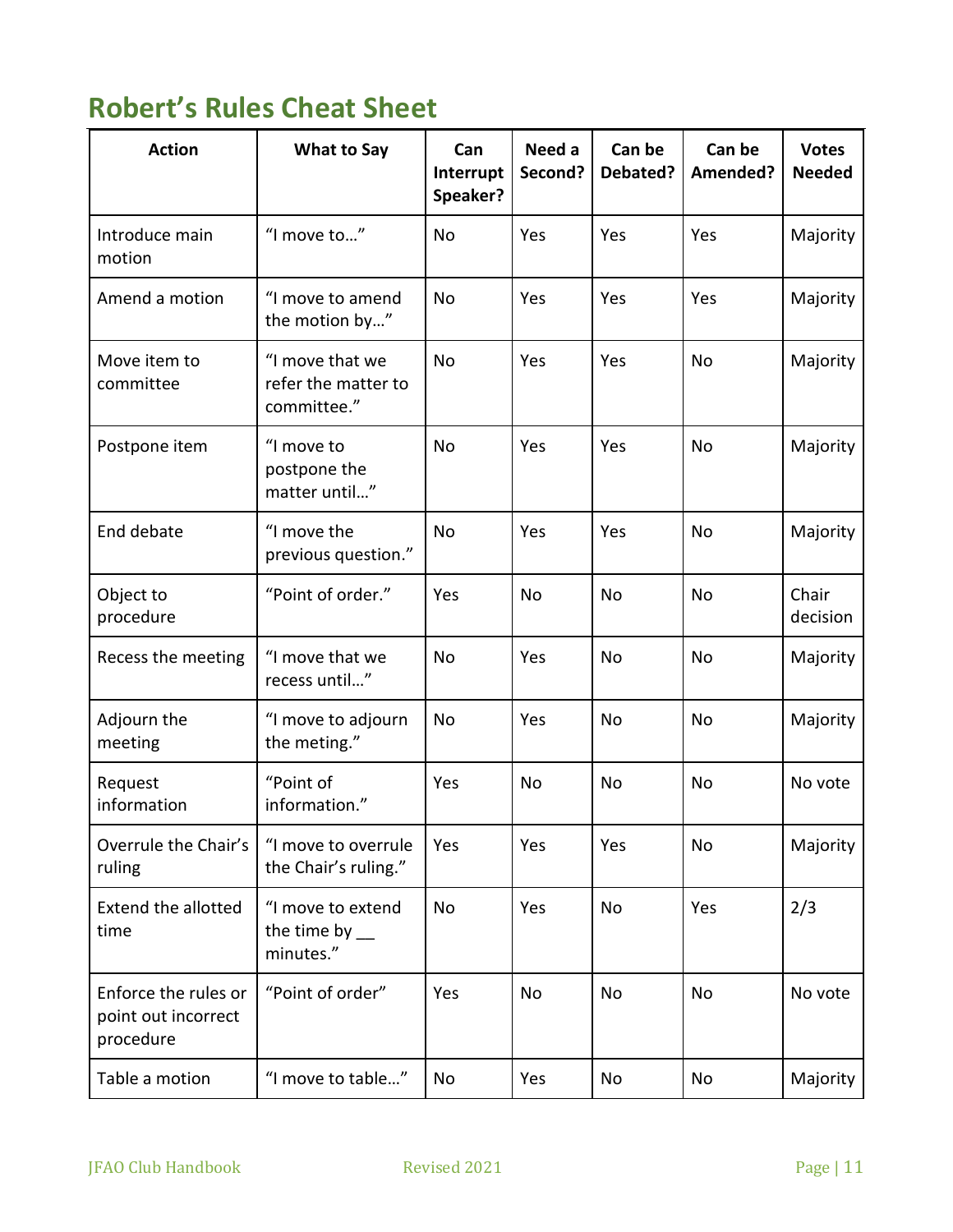## <span id="page-11-0"></span>**Requesting Points of Order, Information, Inquiry, etc.**

Certain situations need attention during the meeting, but they don't require a motion, second, debate or voting. It's permissible to state a point during a meeting where the chairperson needs to handle a situation right away. Any member can declare a Point of Order, Point of Information, Point of Inquiry or Point of Personal Privilege.

- **Point of Order:** Draws attention to a breach of rules, improper procedure, breaching of established practices, etc.
- **Point of Information:** A member may need to bring up an additional point or additional information (in the form of a non-debatable statement) so that the other members can make fully informed votes.
- **Point of Inquiry:** A member may use point of inquiry to ask for clarification in a report to make better voting decisions.
- **Point of Personal Privilege:** A member may use point of personal privilege to address the physical comfort of the setting such as temperature or noise. Members may also use it to address the accuracy of published reports or the accuracy of a member's conduct.

## <span id="page-11-1"></span>**Minutes**

- 1. Minutes are the official records of what has happened and the decisions made at a meeting. They provide a reference for those in attendance and those absent. They are extremely useful for understanding the organization of activities that are regularly repeated. **(Minutes are important with regards to insurance as well).**
- 2. Robert's Rules say that minutes "should contain a record of what was done at a meeting, not what was said by the members."
- 3. The club Secretary is responsible for taking minutes at meetings unless somebody else has been appointed.
- 4. All club financial decisions should be documented in the minutes, including the dollar value of any income or expenses.
- 5. The minutes of the meeting should be made available to club members. They will be reviewed at the next meeting, where the Chair will ask for any errors or omissions, and then a vote will be taken on the (amended, if necessary) minutes. Once approved, these are the official record of what happened at the meeting.
- 6. Minutes should contain:
	- a. the name of the group, board or committee
	- b. the date, time, and place of the meeting
	- c. the name of the Chair and the minute taker
	- d. a record of attendance
	- e. approval of the minutes from the previous meeting
- 7. The body of the minutes should contain a separate heading for each subject matter. Motions and decisions should be clearly stated. The President and secretary or recorder signs the official copy of the approved minutes once approved.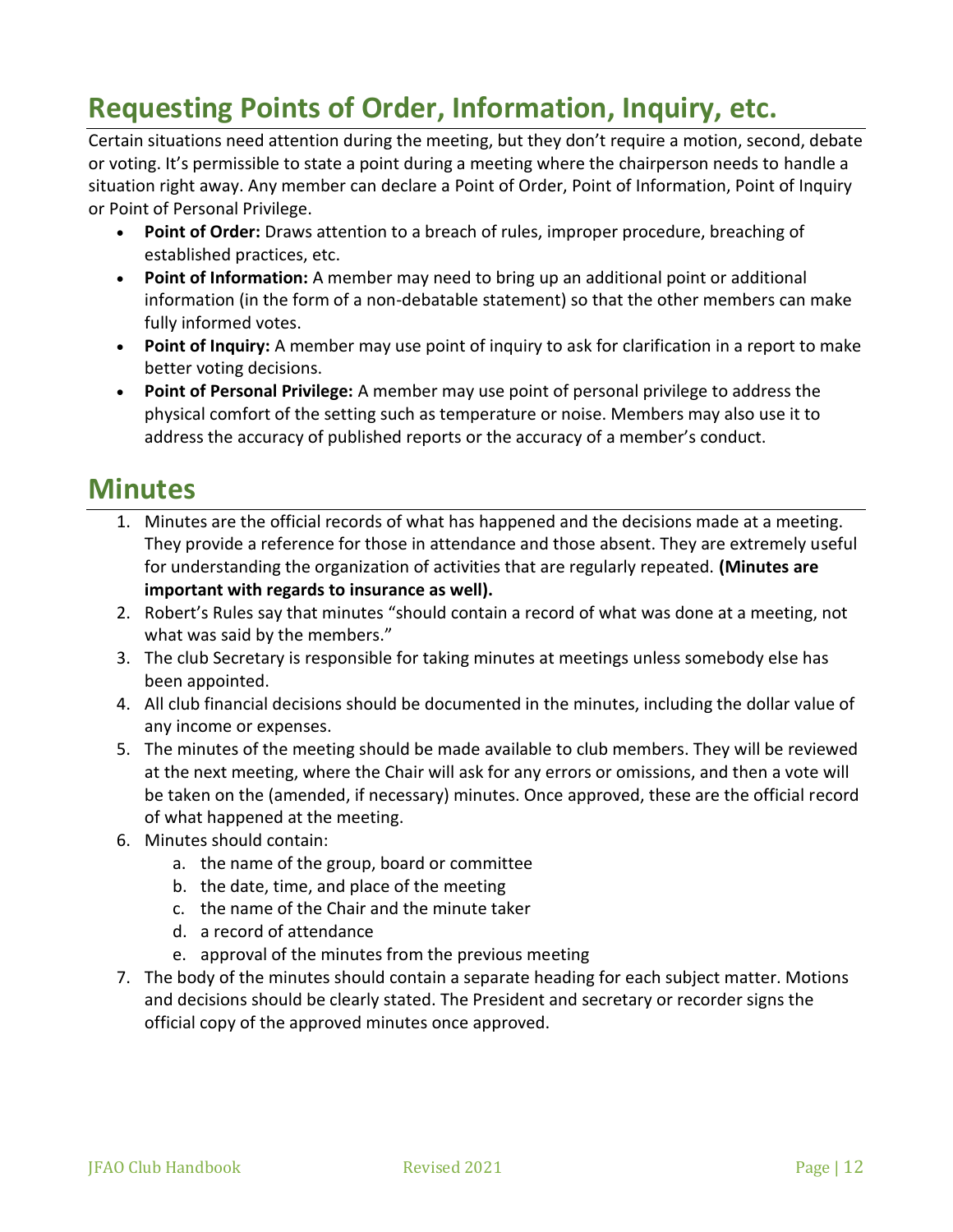## <span id="page-12-0"></span>**The Annual General Meeting**

The Annual General Meeting should be a time to review what the club has achieved and accomplished in the past year. At this meeting, constitution changes are made and a new executive is elected.

There are several important procedures which set this meeting apart from regular monthly meetings:

- 1. The club constitution should be checked well in advance to find:
	- a. When the meeting is to be held.
	- b. How far in advance the notice of the meeting should be sent to the members.
	- c. How changes in the constitution should be made
	- d. How many club members must be present for quorum
- 2. The constitution must be available at the annual meeting to answer questions as they arise.
- 3. The minutes of the previous year's annual general meeting should be made available ahead of the meeting. They will be reviewed and adopted at the Annual General Meeting.
- 4. The treasurer's report will have to be audited and it read and adopted. This report should contain all the business transactions of the past year.
- 5. Election of new Executive and Directors for the upcoming club year takes place.
- 6. This is a good opportunity to take a club photo and a new executive photo to meet that affiliation requirement.

#### **Election of Officers**

Refer to your club constitution for policies specific to your club. A general guideline is below.

- 1. The first step is to appoint a chairperson for the election (typically a past president or an alumni member). This person takes the Chair from the president.
- 2. The method of voting should be made in a motion.
	- a. If by secret ballot, scrutineers should be appointed to assist the Chair in counting the ballots.
	- b. If by a show of hands, those nominated should leave the room during the voting period.
- 3. Before voting begins, the Chair will declare all offices vacant and call for nominations for each specific office to be filled, usually beginning with the office of highest rank.
- 4. When the new president has been elected, the Chair will declare the previous president as past president.
- 5. After the election for each office is completed and the votes are counted, the chair will announce the name of the new officers for the coming year.
- 6. It is customary to elect the officer for one position before proceeding with nominations for the next.
- 7. At the conclusion of the election, a motion should be made to have ballots destroyed by the scrutineers.
- 8. The newly elected officers begin their duties at the next monthly meeting. The previous executive remains responsible for ensuring all duties from the previous year are completed.
- 9. The previous executive should offer guidance to the new executive on how to best complete their roles and ensure awareness of any ongoing business in the club while being available for any questions that arise.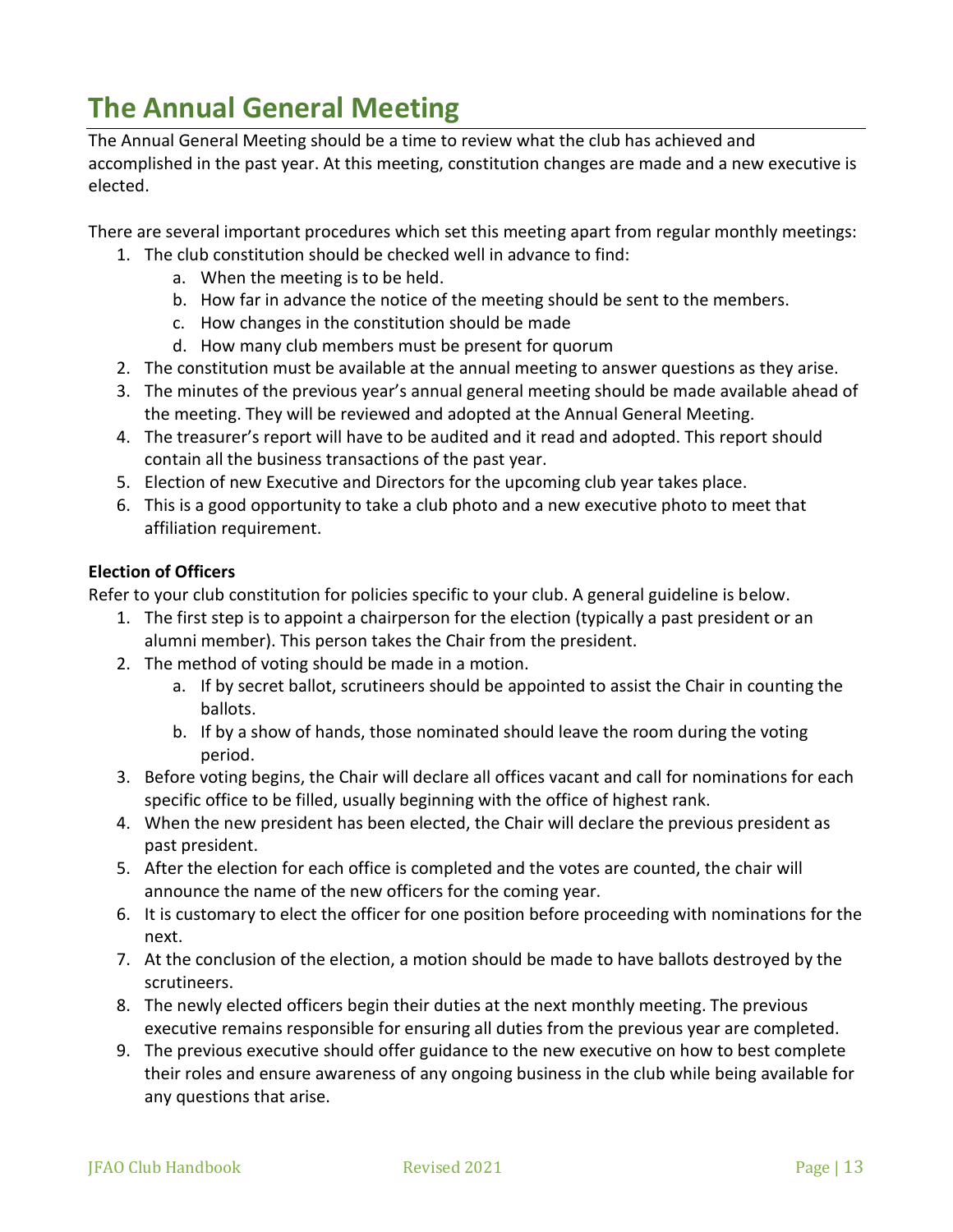#### **Nominations**

Refer to your club constitution for policies specific to your club.

- 1. Any member may nominate any other eligible member for any position.
- 2. A nomination does not require a seconder.
- 3. Nominations may be closed when
	- a. A motion is made, seconded and passed with a two-thirds majority vote, or
	- b. The Chair makes three calls for further nominations with no response.
	- c. Nominations should not be closed when only one person has been nominated for an office. This is commonly called railroading.
- 4. Persons nominated for an office may speak to the club briefly before voting proceeds.

Elections should be taken seriously and members should be aware of the commitment they are making to the organization prior to standing for a position.

Members can gain a lot by taking on executive roles within their club or at the provincial level. All members are encouraged to take on such an opportunity at some point in their JF career.

## <span id="page-13-0"></span>**Provincial Opportunities**

#### **March Conference**

- An opportunity that every member should take advantage of!
- Held in March each year alternating between locations in Eastern and Western Ontario
- Speakers/facilitators help members gain personal and professional skills
- Friday and Saturday night dances, formal Annual Banquet
- So much fun you only have to go once and you'll be hooked!
- Annual General Meeting may be held in conjunction with March Conference to elect the Provincial Executive for the coming year, and deal with constitution and policy changes

#### **Ambassadors' Banquet**

- Held during the international delegates visit
- Reunion for previous JFAO international delegates
- Opportunity to meet and network with current & previous JFAO delegates

#### **Ontario Young Farmers Forum**

- Typically takes place in conjunction with the OFA Convention in November
- Participants learn about and discuss the latest challenges and opportunities for young people in agriculture
- Great networking opportunity!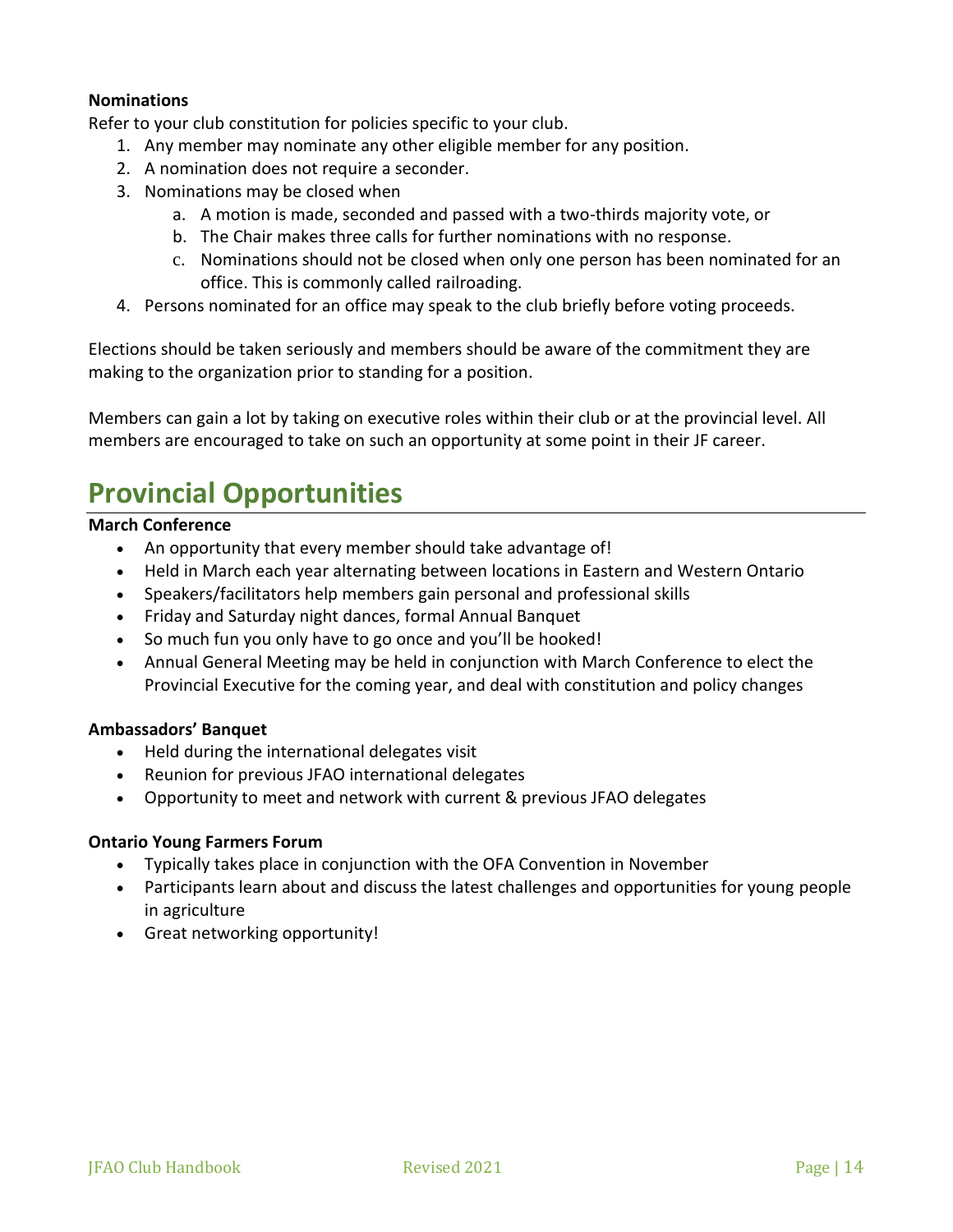## <span id="page-14-0"></span>**Competitive Events**

- Hosted by clubs throughout the province based on a rotation schedule
- Typically includes a Friday night activity (dance, games night, etc.), the Saturday Competition and a Saturday night dance (semi-formal/no jeans)
- Details of each event are provided by the hosting club in advance and are available on the website

#### **Winter Games – February**

- Held in early February each year
- Clubs face off in the sports, which may include: basketball, volleyball, floor hockey, soccer and badminton, and maybe a mystery event
- Awards for the competition winners are given at the dance

#### **Autumn Profile – October**

- Usually held at the end of October
- Teams of four rotate through several stations testing overall knowledge and skill
- Activities may include: animal nutrition, machinery repair, obstacle courses, and livestock judging to name a few!

#### **Sing Swing – November**

- Usually held at the end of November.
- Several fair-style competitions are held including photography, art, and baking, along with a popular euchre tournament
- Fantastic music is played for all who bring their dancing boots to partake in square dancing, two-stepping, waltz, jive, polka and alternative dance competitions
- Competitions for public speaking, singing and musical instruments throughout the event
- Often there are mystery events too!
- Following the day's event there is a banquet with an awards ceremony to showcase the top performers

#### **Hosting a Provincial Event**

Even if your club has not run a provincial event in the past, the JFAO Executive and other members are here to support you! It is always exciting to see clubs try new things and we want to help you succeed.

Clubs wanting to host a JFAO Competitive Event will need to submit a proposal and budget to the Executive Director of Programming for the JFAO Executive to approve. This usually happens two Board Meetings before the event takes place.

Full host club and JFAO responsibilities are outlined in the JFAO Policies. Refer to these for more information.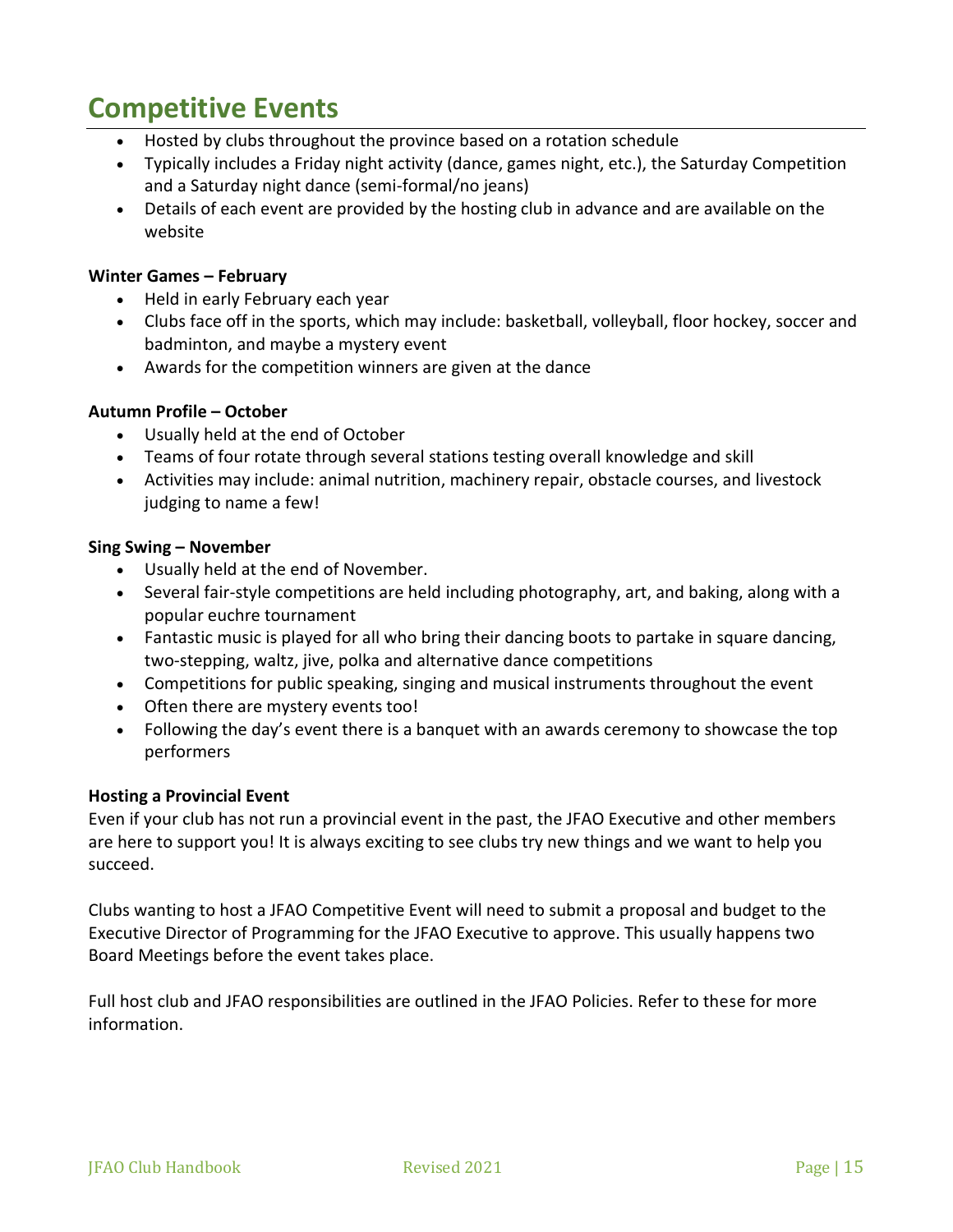## <span id="page-15-0"></span>**JFAO Fees**

**Membership** All members of JF clubs are required to pay fees to JFAO as follows: New Members: \$30 Returning Members: \$45 Returning Members after January 31: \$55

Membership provides each member with a membership card, the right to participate in provincial events and activities, the right to apply for travel opportunities, discounts at selected JF events and opportunities, liability insurance, awards, provincial office, event and program support for clubs, and the opportunity to be part of a respected provincial organization that has been building leaders and communities for over 100 years.

#### **Perkopolis**

JFAO offers the Perkopolis program for its members. The program offers exclusive offers and benefits for you! Use your Perkopolis membership to enjoy great savings on entertainment, travel, attractions, shopping, health, wellness, sport and more! It can be accessed on the website or by using the app. Be sure to take advantage of it and make sure you are signed up. It is free with your membership.

To sign up for Perkopolis discounts:

- 1. Go to perkopolis.com and click 'Register' in the top right corner.
- 2. Register using a valid email address and follow the steps in your activation email.
- 3. Enter your member ID code which is 'JFAO' + your member ID number (ex: JFAO1234).

To find out more information or to access your membership number, contact the Executive Director of Programming.

#### **Event Fees**

Specific JFAO events, opportunities, and programs each have their own additional fees for participants that will be set and specified when the budget is passed for each event, opportunity, or program. Affiliated clubs are required to support provincial events by sending at least one member to participate, or pay the specified non-attendance fee. Additional travel costs are the participant's responsibility.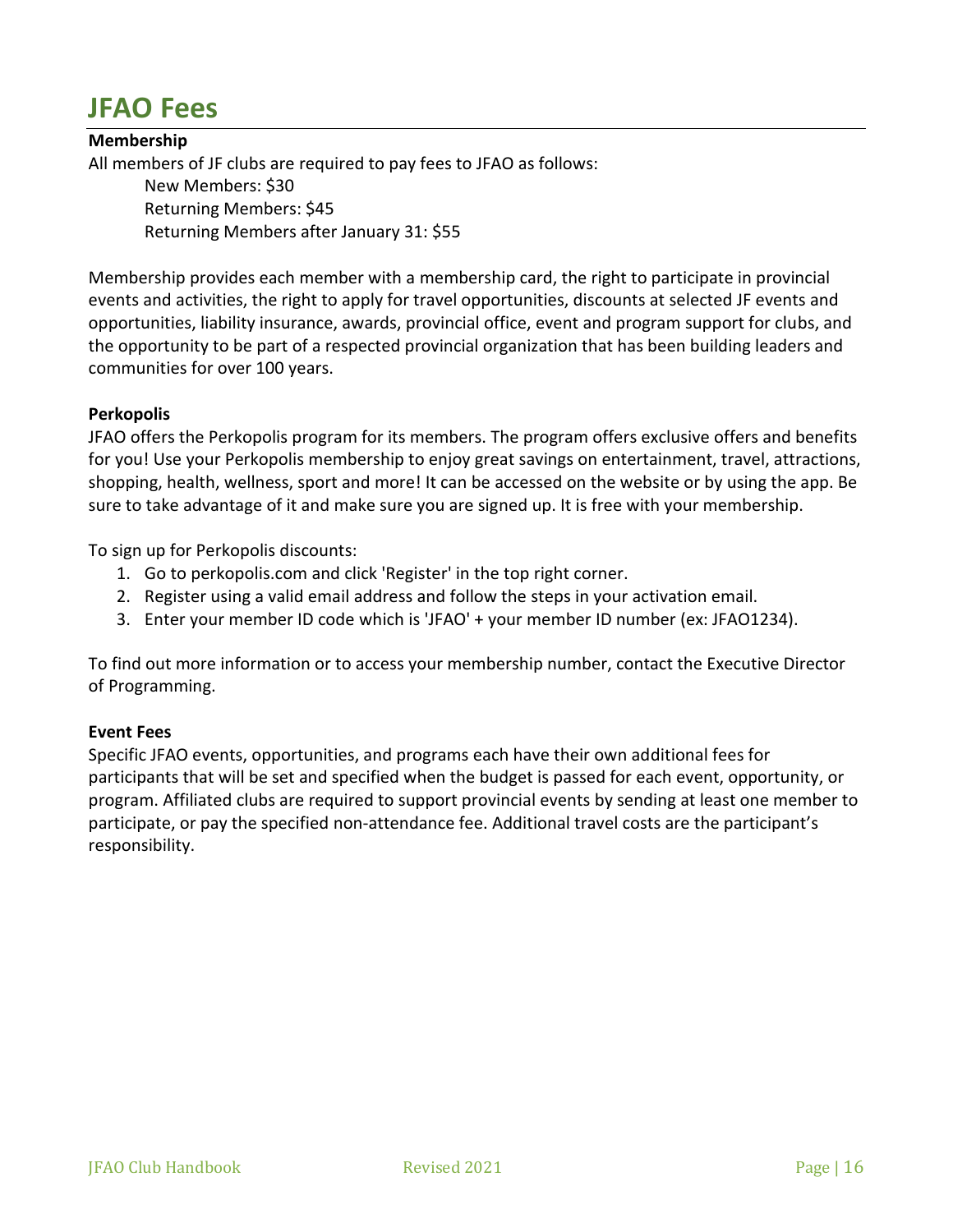## <span id="page-16-0"></span>**JFAO Exchange Program**

JFAO offers members the opportunity to see the world in a way that independent travelling could never provide. Selected trip recipients stay with host families and JFAO covers a portion of the flight cost.

#### **International Opportunities**

- Australia (Tazmania) 3 months
- United Kingdom 3 months
- Republic of Ireland  $-3$  weeks
- Germany  $-1$  month
- Switzerland 3 months
- Austria 6 weeks
- $\bullet$  Wales 2 weeks

Interested individuals can check out the information on the website or get in touch with the Executive Director of Community and International Programs about the details of the application process. Applications are typically due in February or March, with the selection process taking place the Thursday evening before March Conference.

#### **Incoming Exchange Delegates**

Typically, JFAO hosts approximately eight delegates from England, Wales, Scotland, Northern Ireland, Republic of Ireland, Switzerland, Austria, Germany, and Australia over the summer and fall. These delegates stay with JF host families.

Host families & clubs are responsible for providing:

- A safe, clean & comfortable environment
- A place to sleep, preferably a bed in a private bedroom
- Meals at home
- Safe transportation to family & club activities, and to the next host
- Opportunity to do laundry
- Free time

Hosts are not responsible for:

- Paying for meals outside the home (if kept within reason)
- Paying for long distance phone calls
- Paying delegate admission fees, personal expenses/souvenirs etc.

#### **Club Exchanges**

- A great opportunity to check out another part of Ontario and get to know members in another club
- Can be easily arranged for a weekend or longer, to be agreed upon by the participating clubs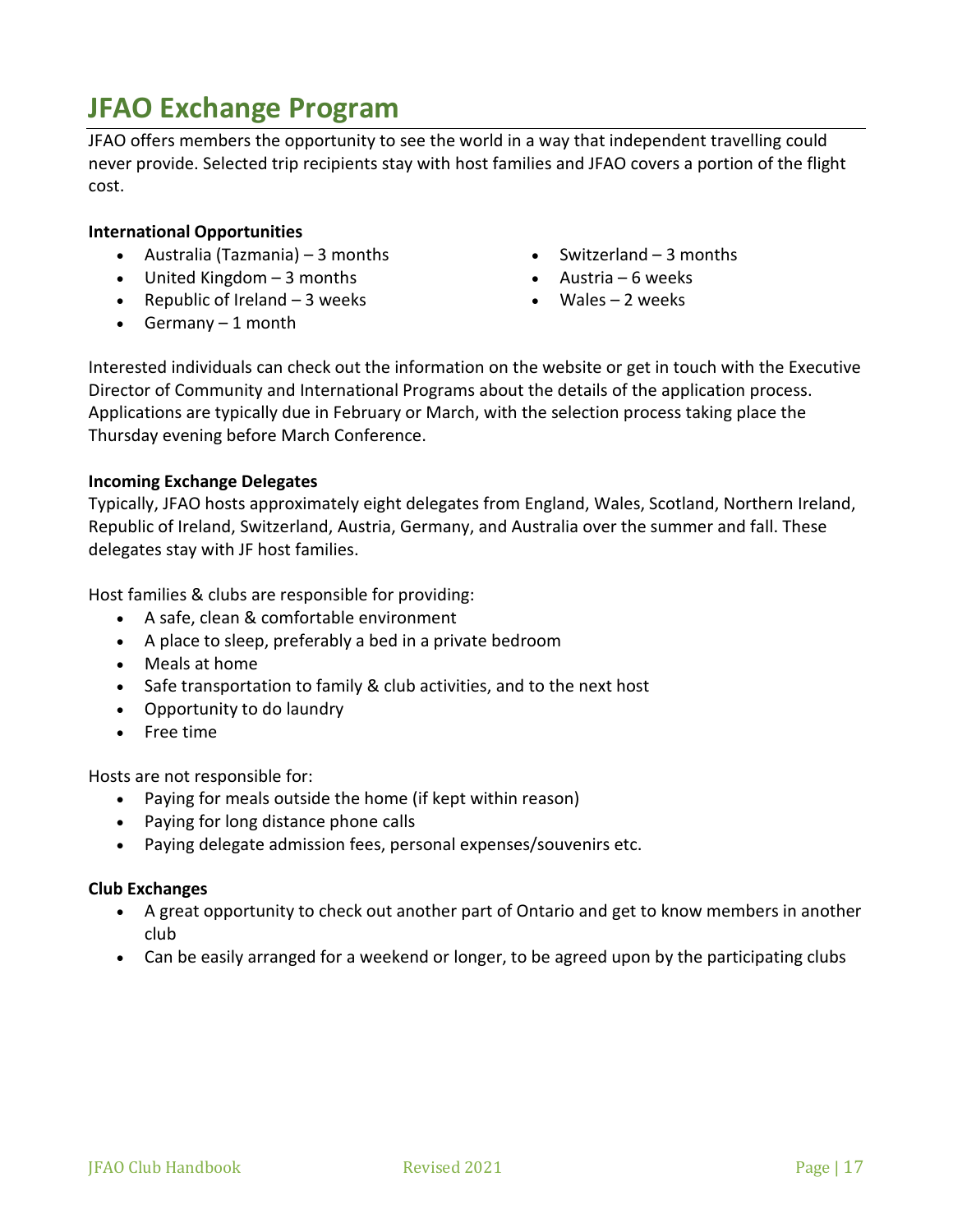## <span id="page-17-0"></span>**Zones**

The province is divided into Zones for the purposes of delegate rotations and hosting provincial events. Each Zone is represented by a Zone Director on the JFAO Executive.

- **West:** Essex, Chatham-Kent, Lambton, Elgin, Middlesex, Huron, Bruce, Oxford, Perth, Waterloo, Wellington, Grey, Dufferin.
- **Central:** Brant, Niagara, Hamilton (Wentworth), Halton, Norfolk, Peel, Toronto, York, Simcoe, Durham, Muskoka, Haldimand, Northumberland, Kawartha Lakes, Peterborough, Haliburton, Parry Sound, Manitoulin, Sudbury, Algoma, Thunder Bay, Rainy River, Kenora.
- **East:** Prescott & Russell, Stormont, Dundas, Glengarry, Leeds & Grenville, Ottawa (Carleton), Lanark, Renfrew, Frontenac, Lennox & Addington, Hastings, Prince Edward, Nipissing, Timiskaming, Cochrane.



#### **2021 Active Clubs by Zone**

West Zone: Essex-Kent, Grey, Huron-Perth, Middlesex, Oxford, Waterloo, Wellington

Central Zone: Durham West, Haldimand-Norfolk, North Simcoe, Peterborough, University of Guelph, Wentworth-Niagara

East Zone: Carleton, Renfrew, Stormont-Glengarry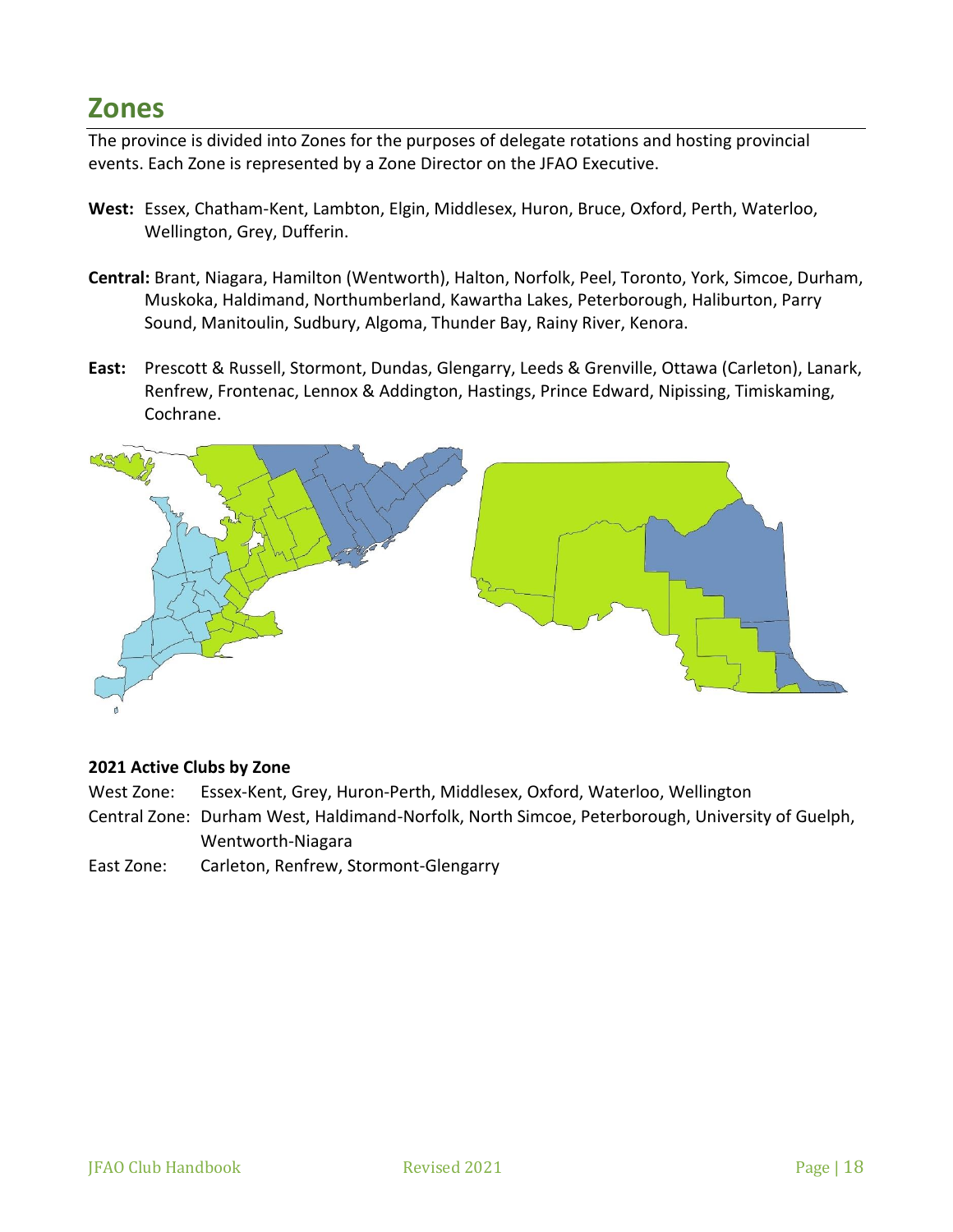## <span id="page-18-0"></span>**JFAO Provincial Structure**

#### **Constitution & Policies**

JFAO's purpose, principles, and general operation are enshrined in the Constitution and By-laws, which are reviewed each March at the Annual General Meeting. The policies more specifically outline procedures and requirements of members and JF clubs, and may be updated by the provincial directorate at any time. Copies of both the Constitution and Policies are available on the JFAO website.

#### **Provincial Executive**

- President
- Past President
- Executive Director of Finance
- Executive Director of Communication
- Executive Director of Programming
- Executive Director of Community and International Programs
- West Zone Director
- Central Zone Director
- East Zone Director

These positions are elected at the Annual General Meeting in March. Any member in good standing for two years is eligible to run for a Director position and three years to run for President. Executive Directors are elected to serve a one-year term, but may serve for more than one term if elected to do so. The President is elected to a one-year term and may not be re-elected\*. The Past President is acclaimed and also serves a one-year term.

\*See JFAO Constitution Article VII, Section 1

#### **Provincial Directors**

- One Provincial Director represents each club on the provincial Board of Directors
- Clubs also elect an Assistant Provincial Director to stand in for the Provincial Director in the event they cannot attend a meeting

This representative is elected from within each club and serves the province on the JFAO Board of Directors as well as acting as a voice from the club to the province and vice versa. Provincial Directors must attend at least 60% of the meetings and events to maintain voting privileges. Only the Provincial Director or Assistant Provincial Director can vote at Board of Directors meetings.

#### **Additional Representatives**

- Ontario Federation of Agriculture (OFA)
- 4-H Ontario
- Social Media

These positions are also elected at the Annual General Meeting in March and any member in good standing is eligible to run. Additional Representatives are elected to serve a one-year term, but may serve more than one term if elected to do so. Additional Representatives must be present or send a report to 75% of JFAO Board Meetings.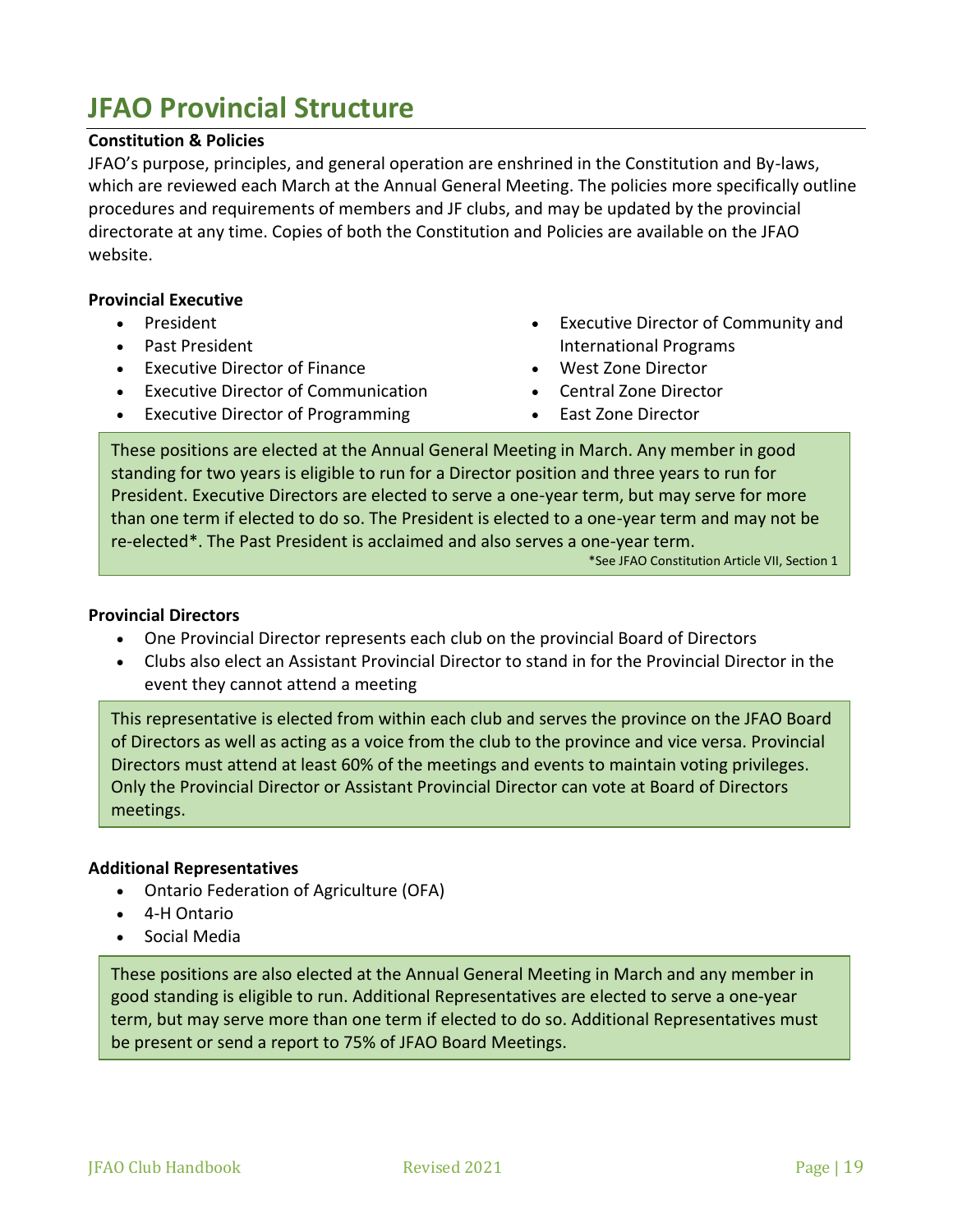#### **Provincial Committees**

JFAO may have several committees and task forces depending on the needs of the organization at the time.

Regular committees are listed below, but other committees may be formed throughout the year and are an excellent way to get involved with JFAO. All members are encouraged to join committees and task forces.

- Policies and Procedures
- Ontario Young Farmers' Forum
- March Conference

#### **Staff and Contracted Employees**

JFAO hires additional personnel to help fulfil the needs of the organization. These roles may be filled by committees or be vacant at times.

- Office Administrator
- March Conference Coordinator
- Ontario Young Farmers Forum Coordinator
- Webmaster
- Bookkeeper
- Bullhorn/Annual Report Editor

## <span id="page-19-0"></span>**Roles of the Provincial Executive**

#### **President**

- Ensures that provincial executive, directors, and committees are functioning cohesively and accomplishing set tasks and that all bylaws and policies are followed
- Represents JFAO at provincial events within the organization and at large in the broader community (especially with other rural/agricultural organizations)
- Assists all clubs, especially those who are struggling or attempting to revive
- Ensures the organization is following our vision, mission and strategic plan, as well as the needs of our members
- Facilitates annual Provincial Director training
- Oversees annual awards (Club and Agricultural Club of the Year) and membership milestones
- Reviews Club Affiliation Reports with the Affiliations Committee

#### **Past President**

- Oversees hiring of staff, office concerns, etc.
- Fulfills the President's duties if the President is absent or unable to act, or if the office of President becomes vacant
- Chairs all Board of Directors' meetings, and committees as set out in the JFAO Constitution
- Executive Liaison to assist clubs hosting provincial competitions

#### **Executive Director of Finance**

- Oversees all financial aspects of JFAO
- Prepares annual budget, pay bills, maintain financial records
- Prepares finances for the annual audit and communicates with our auditors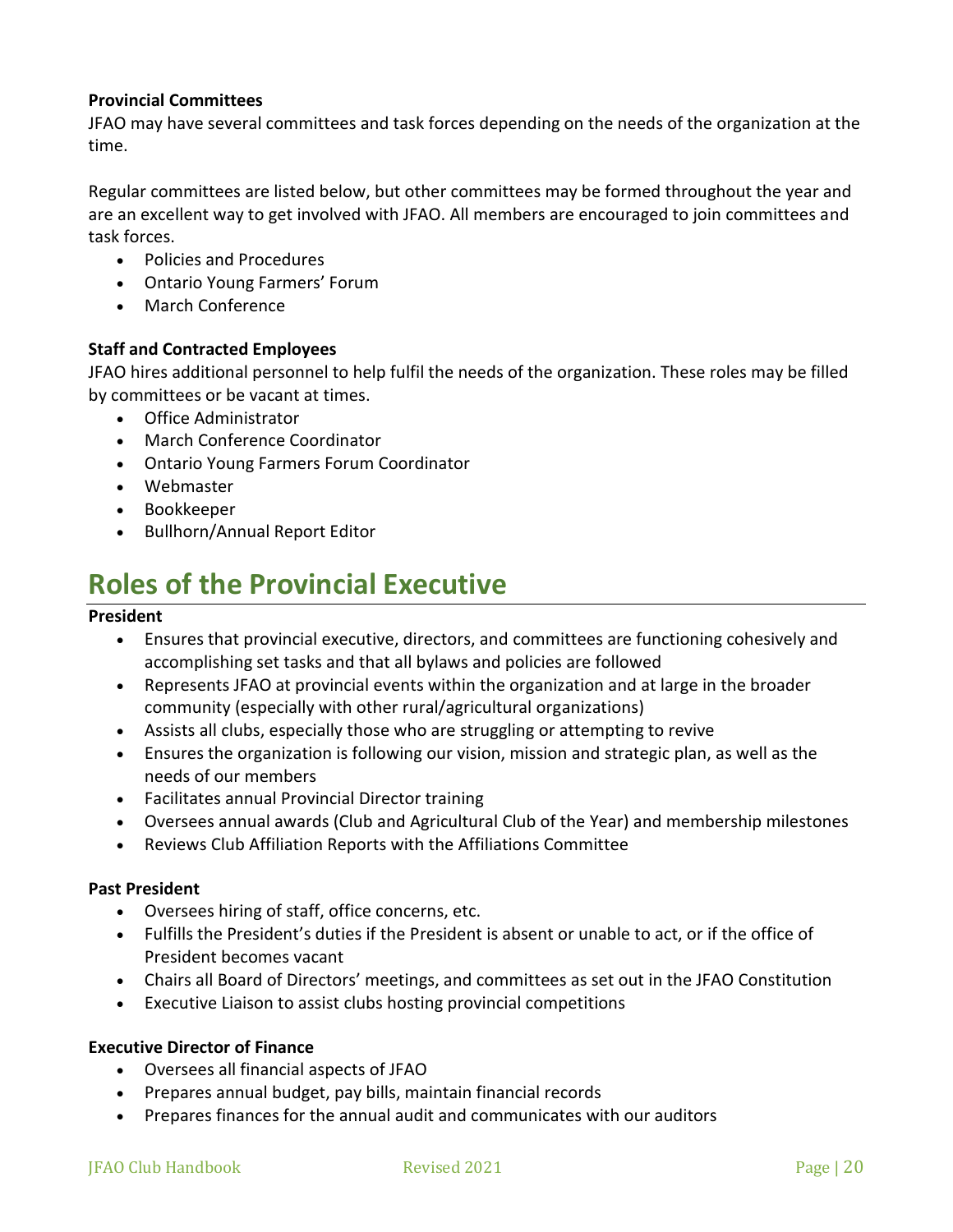- Responsible for reviewing Club Financial Reports annually
- Ensures money is added to the JFAO Endowment Fund and monitors the account
- Tracks investments and makes recommendations on changes that would benefit JFAO
- Collects club donations to be given to the chosen Provincial Charity on behalf of JFAO

#### **Executive Director of Programming**

- Responsible for all JFAO programming, including personal and leadership development and agricultural programming
- Oversees provincial events (March Conference, OYFF)
- Supports planning of provincial competitive events (Winter Games, Autumn Profile, Sing Swing)
- Responsible for management of the membership database and communicating membership lists with clubs
- Explores and maintains membership perks

#### **Executive Director of Communication**

- Responsible for all media, public relations, advertising and promotion for members, alumni, external stakeholders and partners
- Communicates websites changes with the Webmaster
- Works with the Social Media Rep
- Oversees the completion of the Annual Report
- Responsible for procurement and sales of JFAO membership items (shirts, bags, and other swag), excluding Century Farm Signs

#### **Executive Director of Community & International Programs**

- Oversees the incoming and outgoing JFAO international exchange programs
- Facilitates exchanges between JF clubs across the province
- Responsible for the Century Farm Sign and Gate Sign programs

#### **Zone Directors**

- Three zone directors sit on the Executive, representing clubs within their zones (Central, East, and West)
- Ensures effective communication between the province and local clubs
- Supports clubs within their zone as needed
- Organizes zone social events
- Shares a portfolio with the Executive Director of Programming, Community & International Programs, or Communication

## <span id="page-20-0"></span>**JFAO Contacts**

Executive contact information can be found on the JFAO website. For general inquiries, the Office Administrator can be reached at info@jfao.on.ca

JFAO Mailing Address: 17-370 Stone Road West, PO Box 25115, Guelph ON N1G 4T4 www.jfao.on.ca 226-820-6137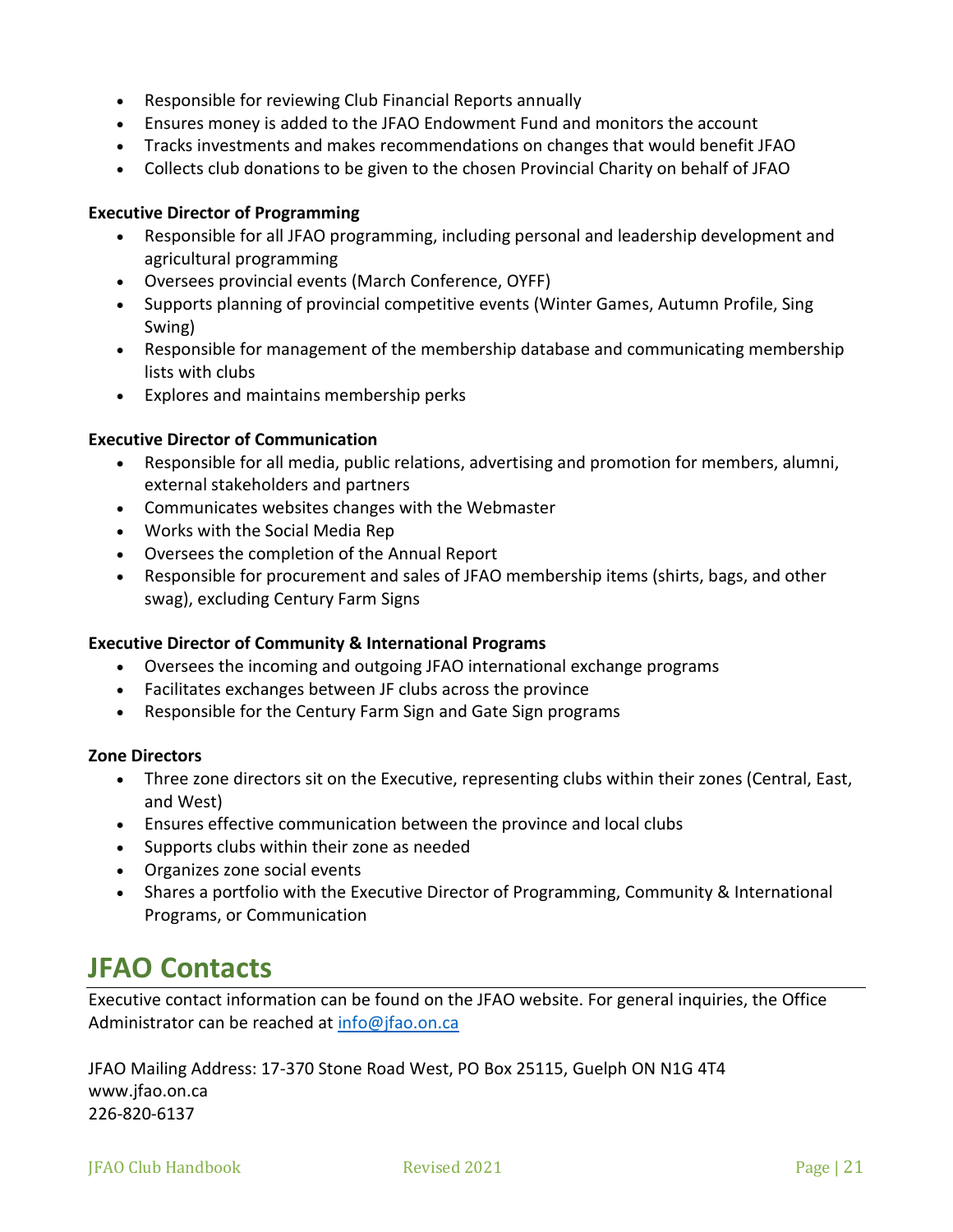## <span id="page-21-0"></span>**JFAO Communication**

#### **Website**

The best way to stay on top of what is going on across the province is by visiting the JFAO website (www.jfao.on.ca). On the website you will find the latest news and upcoming events, club and JFAO contact information, application forms and documents (including application forms for Ontario Century Farm Signs).

| <b>Social Media</b> |                                                     |  |  |  |
|---------------------|-----------------------------------------------------|--|--|--|
| Facebook            | Private group: Junior Farmers                       |  |  |  |
|                     | Public Page: Junior Farmers' Association of Ontario |  |  |  |
| Twitter             | @JuniorFarmers                                      |  |  |  |
|                     | @JFAOtraveller                                      |  |  |  |
| Instagram           | @juniorfarmers                                      |  |  |  |

The purpose of our social media is to advertise opportunities for members in an accessible way and share what is happening in clubs across the province. Clubs hosting Provincial Events may ask the Social Media Representative to create an event page to advertise to all members of the group.

#### **Email**

JFAO sends emails to the membership and club contacts throughout the year. Membership emails include reminders, events, and other provincial information. Club contact emails are sent to club Presidents, Vice Presidents, and Provincial Directors in reference to Board meetings, and other important provincial information.

#### **Bullhorn**

The JF Bullhorn is published quarterly and emailed to alumni, sponsors and members. The JF Bullhorn reports on events that have occurred or are coming up. This includes results from competition weekends, provincial elections, and exchanges as well as club events and success stories of interest to other members and alumni. There are also advertisements of upcoming events, especially those which might appeal to alumni and sponsors (such as the March Conference and the Ambassadors' Banquet). The Bullhorn may also profile members, alumni, or clubs of special interest.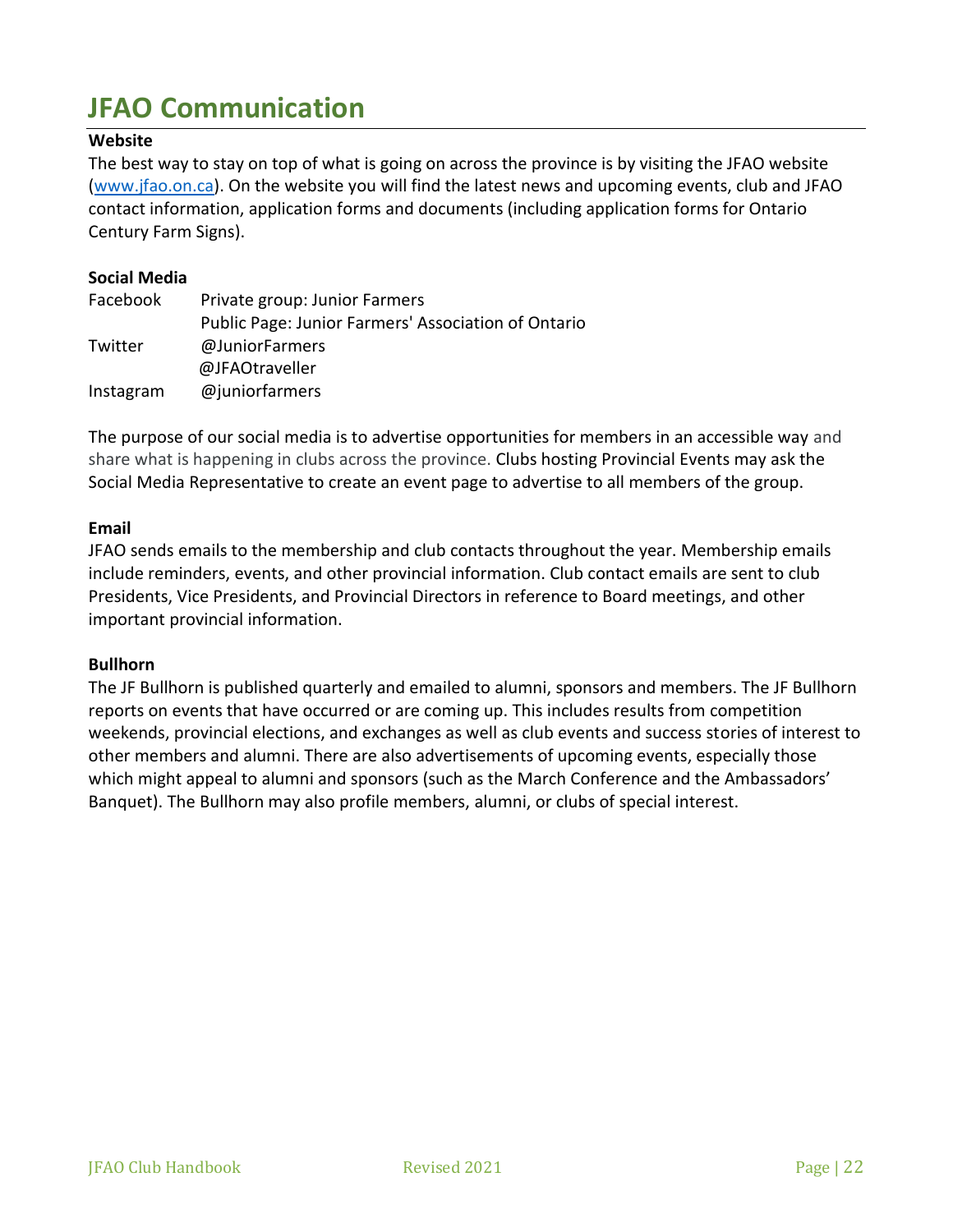## <span id="page-22-0"></span>**JFAO Awards and Recognition**

#### **Member Recognition**

5, 10, and 15-year member mementos are available from JFAO for members reaching these milestones. Together with the Executive Director of Programming, clubs should keep track of eligibility. All of these members will be recognized at the JFAO Annual Banquet.

Past Club President and Past Provincial Director lapel pins are available from JFAO. Clubs must request Past President pins. PD pins will be awarded at the JFAO Annual Banquet.

#### **President's Rose Awards**

JFAO offers a program to recognize outstanding Junior Farmers in three categories:

- Novice Member (members for 2 years or less)
- Most Outstanding Member
- Retiring Member (must have reached the upper age limit of JFAO)

Many clubs offer the same program and nominate their winners for provincial recognition. Nominees should show outstanding involvement in organizing and participating in club events, initiative in new programs, promoting JF, and member recruitment. The selection committee will consist of the JFAO President and a suitable JFAO sponsor representative or Alumni.

#### **Club of the Year and Agricultural Club of the Year**

To be considered for these awards, clubs must complete affiliation forms and submit them no later than the January PD meeting at noon. Judging is based solely upon the affiliation report that is submitted.

The judging criteria for Club of the Year and Agricultural Club of the Year can be found in the Constitution and at the end of the Club Affiliation Report Form. Some of the criteria examined for these awards include:

- Local community input
- Participation in provincial events and workshops
- Involvement of all members
- New and creative ideas
- Support of the JFAO Mission Statement
- Presentation of the affiliation booklet

#### **Communication Awards**

The JFAO Executive Director of Communication holds an annual Communications competition, the details of which are released in January and awarded at March Conference. In the past, categories have included a Scrapbook Competition, News Article Competition, Best New Member Recruitment Activity, Best Club Photo, and Best New Fundraising Idea.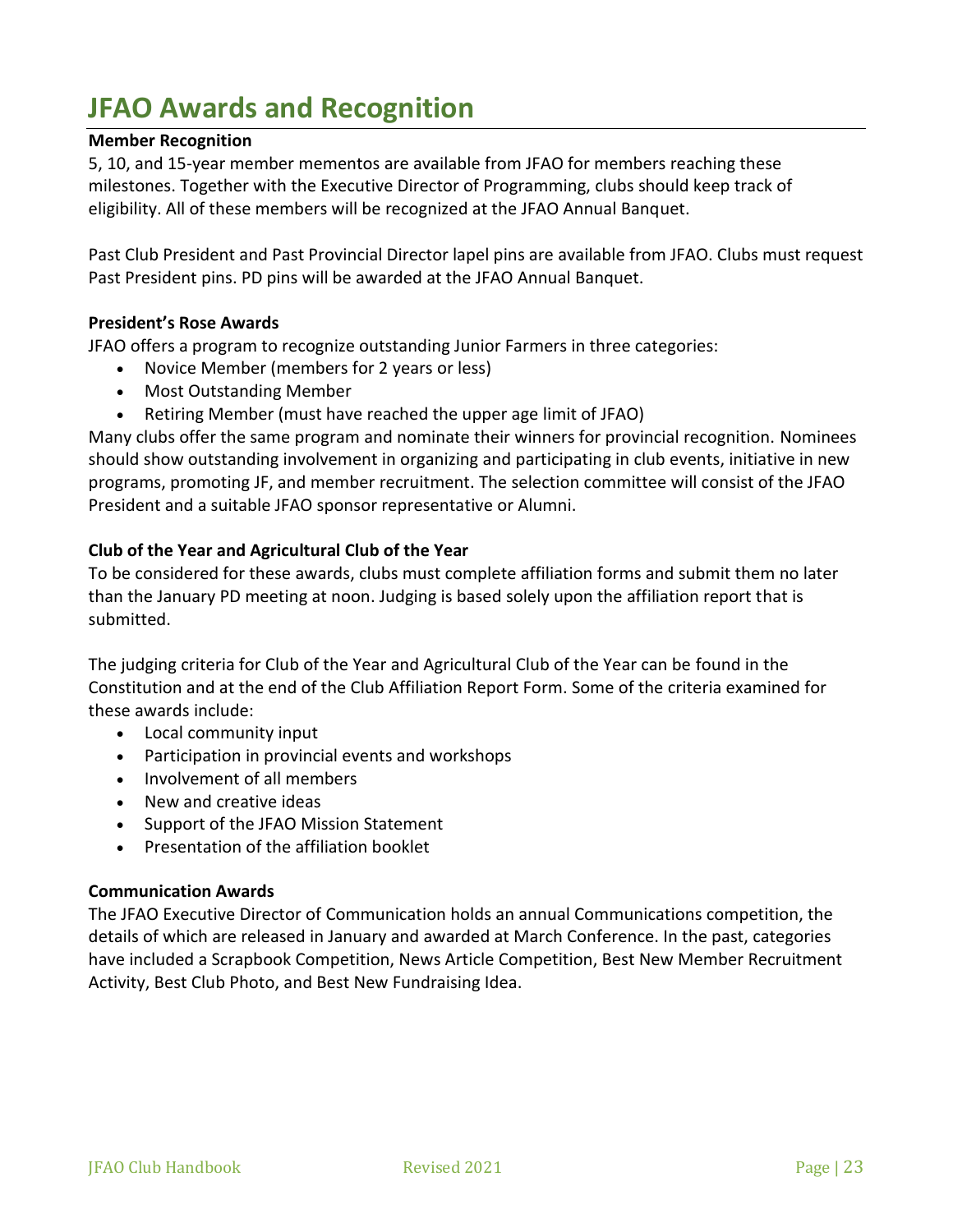## <span id="page-23-0"></span>**Ontario Century Farm Sign Project**

The Ontario Century Farm Sign (CFS) was initiated in 1967 as a Canadian Centennial project of the Junior Farmers' Association of Ontario (JFAO). The project continues today because of the popular demand for these centennial celebrant signs. The fee for each sign supports the cost of the program within JFAO.

#### **125, 150, 175 and 200 Year Add-on Signs**

Many family farms are reaching milestones that exceed 100 years. To recognize these families, JFAO now offers 125 year, 150 year, 175 year and 200 year add-on signs. The add-on signs are offered in black and white, and are designed to hang under the Century Farm Sign.

#### **Century Farm Sign Applications**

Application forms are available on the JFAO website. If somebody contacts your club looking for help with the sign, please have them contact the JFAO Office Administrator at  $info@$   $fao.$ on.ca.

## <span id="page-23-1"></span>**Provincial Charity**

Each year charities are selected to make presentations at March Conference. The members in attendance vote on one to become the official charity for the year. Clubs are encouraged to hold events to raise money or make a general contribution to the charity by the following March Conference. Recipient charities are presented with the proceeds from the year of fundraising (several thousand dollars) at March Conference the following year.

JFAO retains ten percent of the funds raised from the Provincial Charity; 5% for administrative purposes and 5% for the Junior Farmers' Association of Ontario 50th Anniversary Endowment Fund.

Provincial charity donations need to be received by the JFAO office prior to March Conference in order to be included.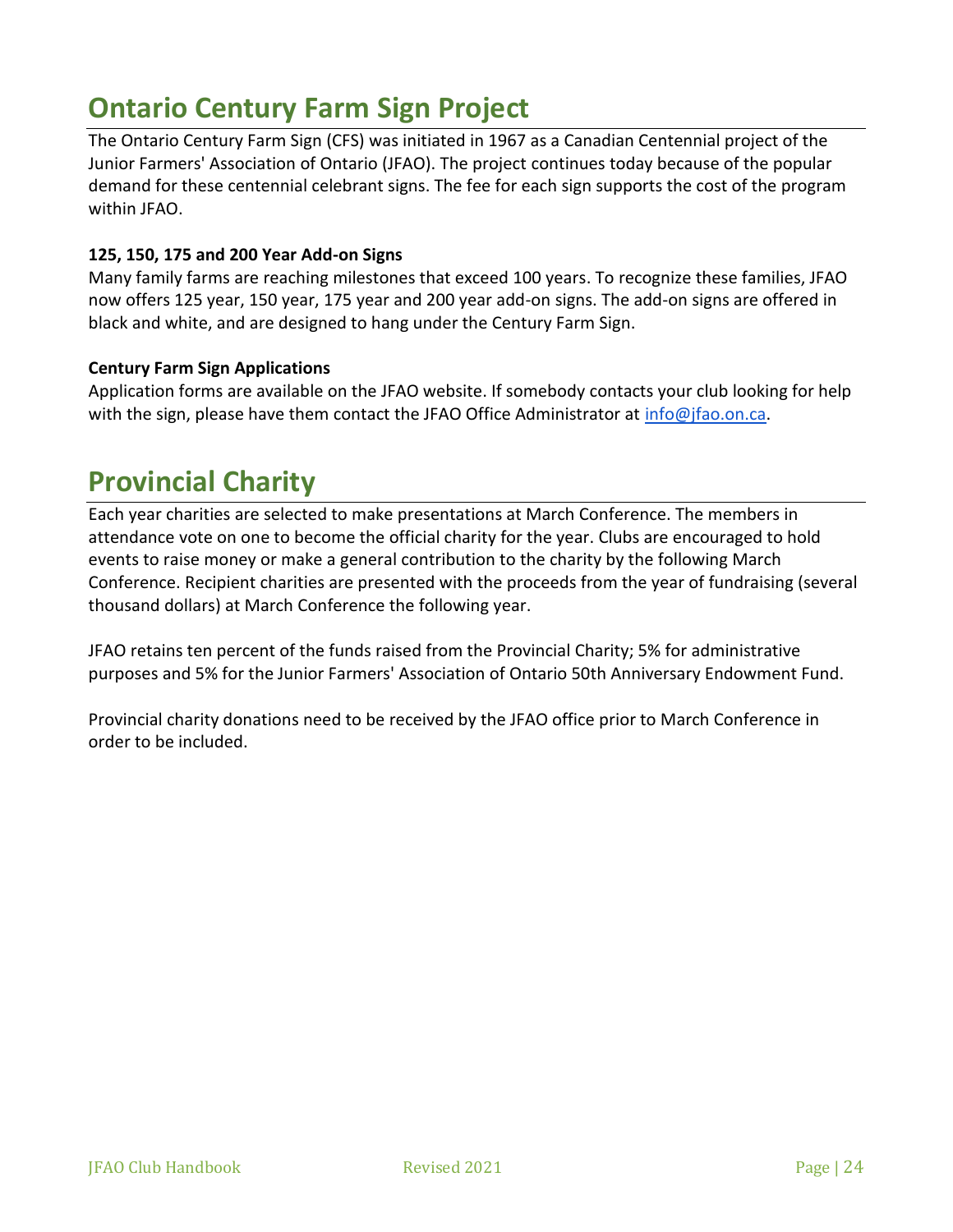## <span id="page-24-0"></span>**Induction Ceremony for Officers and Directors**

This is an optional ceremony to induct the new executive of your local club. Some clubs choose to follow it while others have their own traditions.

The retiring President has a lit candle which represents or symbolizes the leadership of the group. The Past President will announce that the lighting of candles in this ceremony is to symbolize the transfer of leadership from last year's executive and directors to the new board of directors. He or she will then introduce by name and office, each member of the incoming board of directors. As each one is introduced, he or she will move to the front, pick up a candle, have his/her candle lit by the retiring president, then take his/her place in front of the audience.

When all members of the board are in position with their lighted candle, the retiring president will join them, and then the house lights are dimmed.

The installing officer (the past president is an excellent candidate for this role) will then say the following, adapting it wherever possible to apply it to the local circumstances.

I congratulate each of you on being elected to a position of leadership in this great organization, the \_\_\_\_\_\_\_\_ Junior Farmers.

You are inheriting a noble tradition. For many years, \_\_\_\_\_\_\_\_\_\_ Junior Farmers has provided opportunities for inspiration and guidance to the young people of this community. Men and women in places of authority and influence in this community and across Ontario gratefully refer to their training in this association.

It is now your responsibility to help ensure the continuation of these opportunities. A leader's success is measured, not by what people achieve by his or her own personal efforts, but by what other people achieve through this leadership. The result of your good leadership will be evident in the members of this group enthusiastically participating together in a wide variety of worthwhile activities.

The privilege of leadership which you have now been given carries with it a deep responsibility. I am sure each of you is conscious of that fact at this moment.

I now ask you to publicly declare your willingness to accept this responsibility by answering "we do" to the following questions:

Do you, the officers and directors of the state of lunior Farmers seriously and sincerely accept the duties and responsibilities of your office, promising to do your part to ensure that the members of this club have opportunities to participate in regular and well-organized social and educational activities and community service projects? *Answer – we do.*

Do you promise to always uphold the purpose of the Junior Farmer program and thereby promote the physical, social, mental, and emotional wellbeing of the young people and the enrichment of rural living in this area? *Answer – we do.*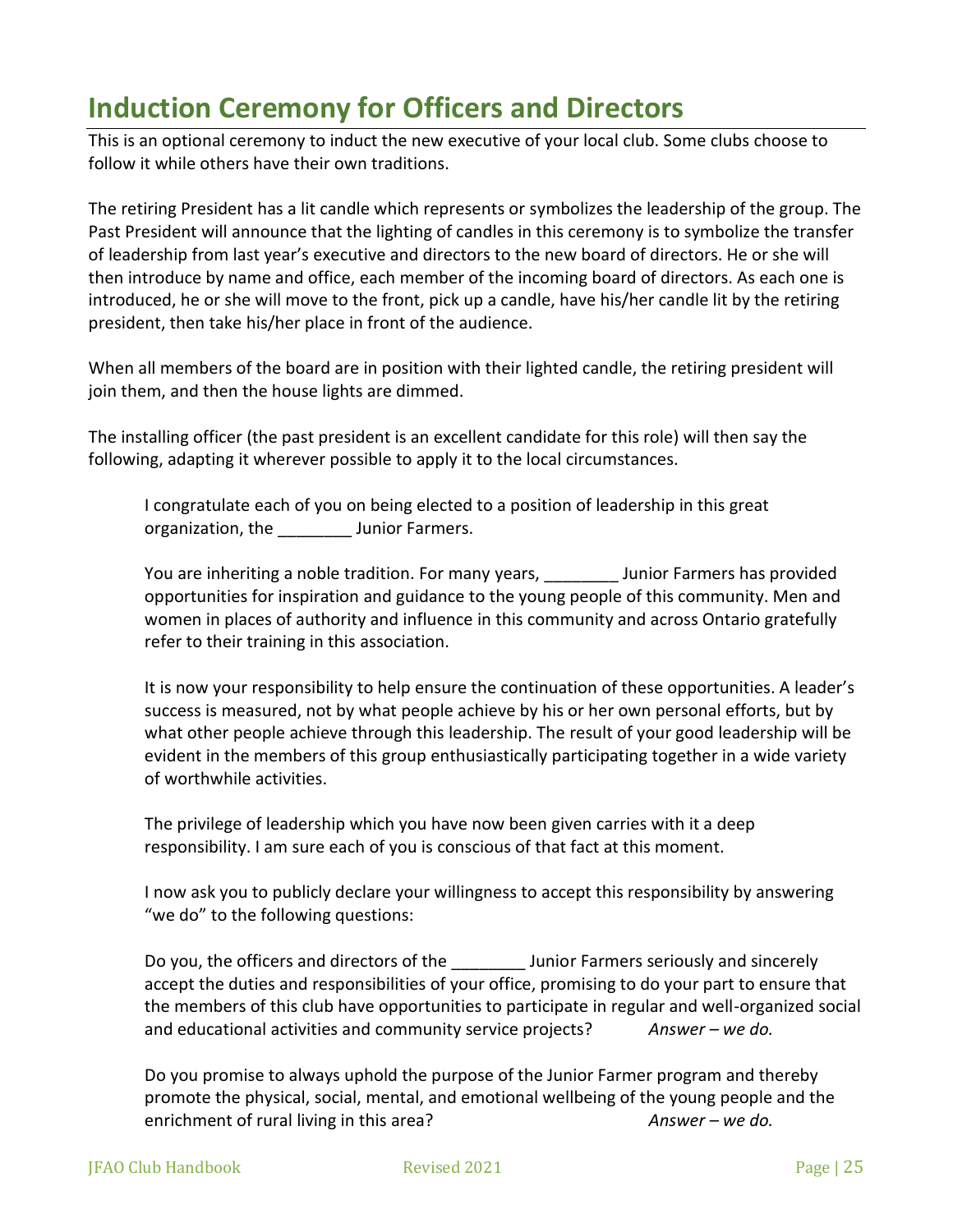Do you further promise that fulfilling the Junior Farmer motto, "Building Leaders. Building Communities." Shall be your constant goal? *Answer – we do.* 

It is now my pleasure to declare you installed as the Board of Directors of the \_\_\_\_\_\_\_\_ Junior Farmers for the coming year.

*The officers and directors then move back to their seats, walking slowly, and standing until everyone completes the singing of "This Junior Farmer Light of Mine." The house lights come back up and then the candles are blown out.*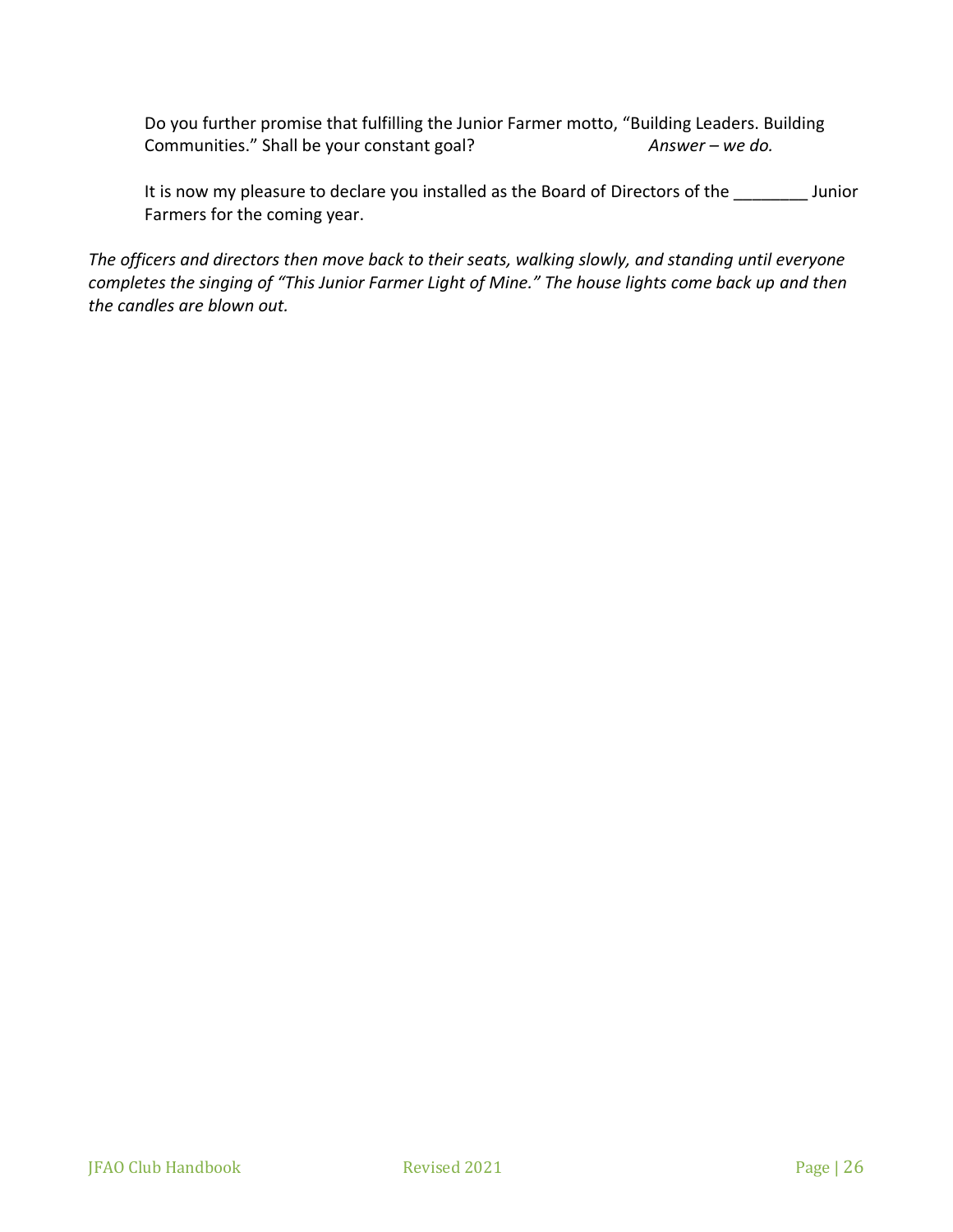## <span id="page-26-0"></span>**Songs**

#### **The Junior Farmer Song**

*Written by Margaret Watson-McColl in 1947 at Junior Farmer Camp* The Junior Farmers everywhere are marching right along Our eyes are bright, our steps are light and on our lips a song. We give our best with all our zest, in harmony we grow. The Junior Farmers in the Province of Ontario.

The land is ours, we treasure it, a heritage have we. The country is the finest place, on this we all agree. So let us face the future one and all with hearts aglow. The Junior Farmers in the Province of Ontario.

#### **This Junior Farmer Light of Mine**

*This song is used each year to induct new club and JFAO Executives* This Junior Farmer Light of Mine, I'm gonna let it shine This Junior Farmer Light of Mine, I'm gonna let it shine This Junior Farmer Light of Mine, I'm gonna let it shine Let it shine, all the time, let it shine

Hide it under a bushel, no I'm gonna let it shine Hide it under a bushel, no I'm gonna let it shine Hide it under a bushel, no I'm gonna let it shine Let it shine, all the time, let it shine

Shine all over Ontario, I'm gonna let it shine Shine all over Ontario, I'm gonna let it shine Shine all over Ontario, I'm gonna let it shine Let it shine, all the time, let it shine

#### **The Junior Farmer Grace**

*(sung to tune of Auld Lang Syne)* For Junior Farmers, friends and food, We give thee thanks, O Lord, And ask your help throughout our lives, To teach us all much more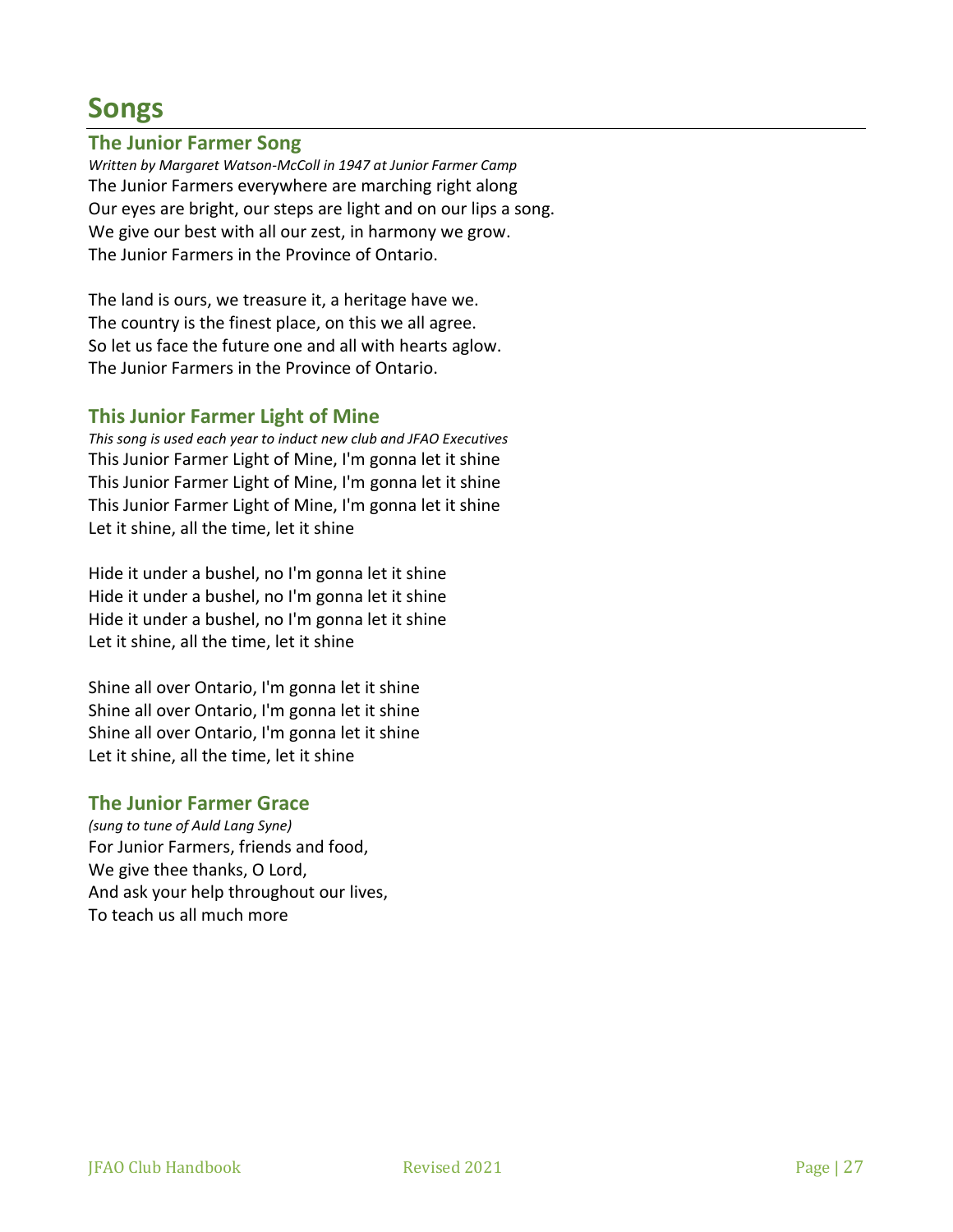## <span id="page-27-0"></span>**Affiliation Project Ideas**

#### **Community Betterment Projects**

Events that benefit your community through monetary donation, partnership, or beautification. This should be a project led or initiated by Junior Farmers rather than joining another group's event.

- Activities with seniors cards, games, visiting nursing homes, host a dinner
- Beautification of a main intersection/roadway (flowers etc.)
- Bottle drives
- Build and install bird or bat houses
- Build or paint fences, buildings, trash cans, picnic tables in parks or fairgrounds
- Car Rally
- Car Wash
- Christmas Toy Drive
- Christmas tree collection and mulching
- Clean up or adopt a roadway, park or river
- Clothing Drive
- Construct a float for a parade

#### **Agricultural Awareness**

- 4-H discovery days, etc.
- Distributing Real Dirt on Farming magazines
- Farm Safety Day
- Farm tours for the public "Day on the Farm" or "Breakfast from the Farm" or others
- Foodgrains project
- Grown in [county] student awareness project
- Distribute and demonstrate use of composters or water barrels
- Donate blood
- Euchre night for community members
- Food Drive
- Free BBQ lunch give-away
- Hazardous waste clean-up batteries, plastic bags, paint
- Mother's Day or Father's Day Brunch
- Plant trees
- Scholarships for JF and/or 4-H members
- Send a kid to camp
- Sponsor a child through World Vision or Foster Parent's Plan or adopt a family at Christmas
- Trick or Feed, Trick or Cans (collecting canned food at Hallowe'en)
- Highlight local century farms on social media
- Host a "Pedal Pull" at your local fair
- Host Junior Farmer's Olympics local fairs, plowing matches
- Pizza Ingredient Education Project
- Slow moving vehicle sign exchange
- Straw Maze
- Tractor sign project